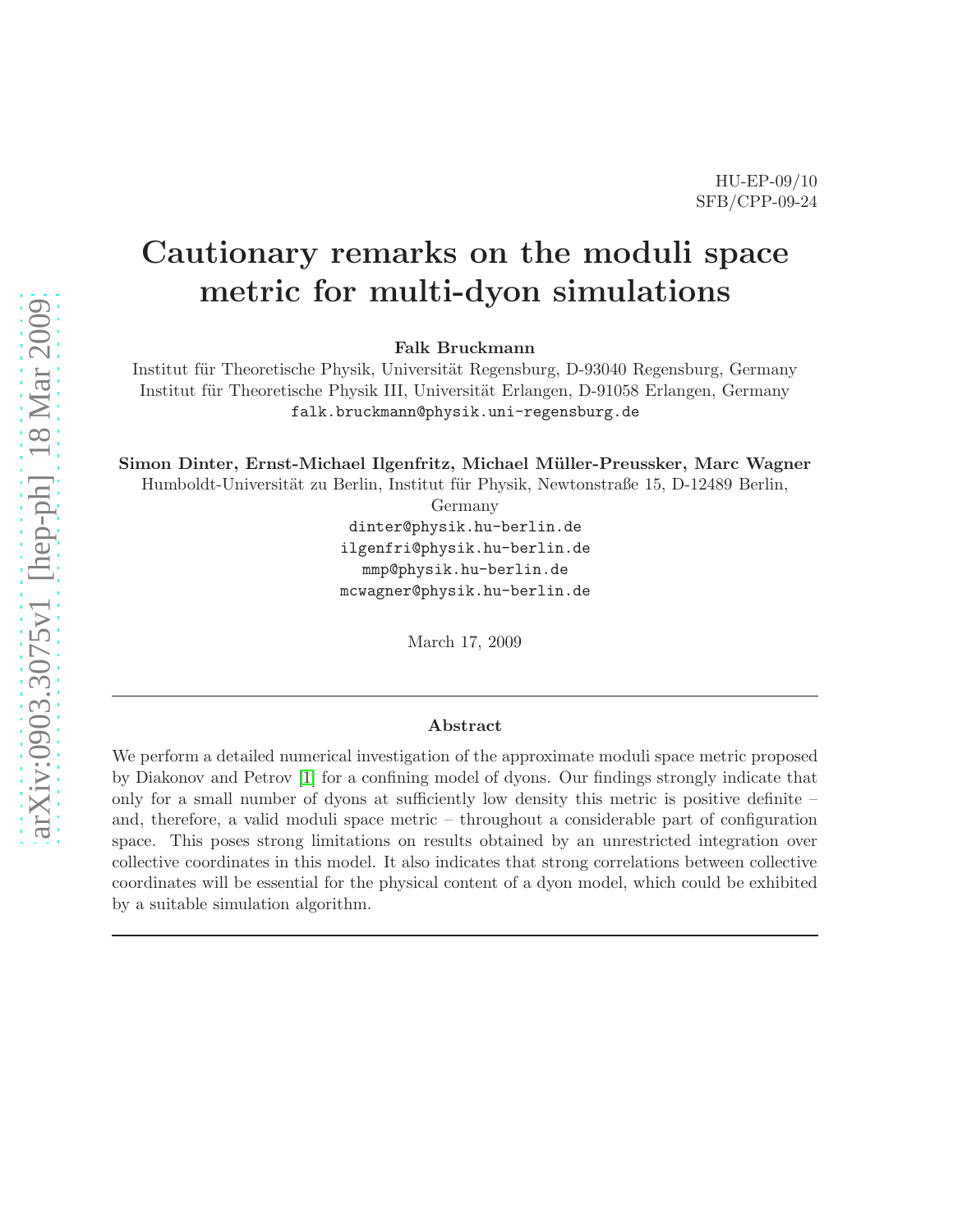## 1 Introduction

The semiclassical approximation of path integrals around non-trivial saddle points (originating from the work of Callan, Dashen and Gross [\[2,](#page-18-1) [3\]](#page-18-2) and later adapted to finite temperature by Gross, Pisarski and Yaffe [\[4\]](#page-18-3)) is a prominent, but not undisputed [\[5,](#page-18-4) [6,](#page-18-5) [7\]](#page-18-6) semianalytic approach to calculate non-perturbative effects in quantum field theories. In gauge theories at zero temperature the corresponding semiclassical topological objects used to be instantons [\[8\]](#page-18-7), fourdimensional selfdual lumps of action density carrying one unit of topological charge. Their use in a semiclassical context was opened by the seminal paper by 't Hooft [\[9\]](#page-18-8), where the fluctuation determinant in the background of such objects was computed. However, the resulting distribution with respect to the size parameter  $\rho$  is obviously unphysical for large instantons. Empirical interactions [\[10,](#page-18-9) [11,](#page-18-10) [12\]](#page-18-11) have been added to the first instanton gas model [\[2,](#page-18-1) [3\]](#page-18-2) eventually leading to the instanton liquid model [\[13\]](#page-18-12), where the average size is fixed to  $\bar{\rho} = 1/3$  fm (along with a density of  $n^{-1/4} = 1$  fm) to roughly match phenomenological requirements.

In pure gauge theories at finite temperature the Polyakov loop is the order parameter for confinement. That there is a close relation between the Polyakov loop average and the dominating classical solutions has been fully realized with the discovery of calorons with non-trivial holonomy by Kraan and van Baal [\[14\]](#page-18-13) and Lee and Lu [\[15\]](#page-19-0). From this perspective, the previously known caloron solutions due to Harrington and Shepard [\[16\]](#page-19-1) now appear as the limiting case of trivial holonomy<sup>[1](#page-1-0)</sup>. The eigenvalues of the untraced asymptotic Polyakov loop – called holonomy – are responsible for the dissociation of calorons into constituents, N for gauge group  $SU(N)$ . These are BPS monopoles with electric charges equal or opposite to their magnetic charges. We will refer to them as dyons (for reviews cf. [\[18,](#page-19-2) [19\]](#page-19-3)).

Hence, a semiclassical model of finite temperature gauge theory should be based on dyons. If the holonomy is related to the order parameter, all types of dyons are of equal mass in the confined phase but expected to split into light and heavy ones in the deconfined phase. Dyon gauge fields combined to intermediate size calorons do not generate confinement at trivial holonomy, whereas at maximally non-trivial holonomy the corresponding static potential is believed to be linearly rising. This has been demonstrated numerically in [\[20\]](#page-19-4). As size distribution in the confinement phase a generalization of the instanton distribution was adopted that was inspired by the evaluation of the fluctuation determinant in refs. [\[21,](#page-19-5) [22\]](#page-19-6). The suppression of heavy dyons due to the non-vanishing Polyakov loop above the critical temperature could be the mechanism behind the decrease of the topological susceptibility and the vanishing of the chiral condensate [\[23\]](#page-19-7). In contrast to this, the chiral condensate under (unphysical) periodic boundary conditions is non-vanishing, an effect seen in various studies [\[24,](#page-19-8) [25,](#page-19-9) [26,](#page-19-10) [27,](#page-19-11) [28\]](#page-19-12) that is likely to reflect the presence of light dyons.

Here we present results of a preparatory study of SU(2) gauge theory trying to obtain numerical insight into a dyon model recently developed by Diakonov and Petrov [\[1,](#page-18-0) [19,](#page-19-3) [29\]](#page-19-13). In this work, the role of the moduli space metric was emphasized and incorporated. The authors have generalized the known form of the metric of same kind dyons and of opposite kind dyons to a general metric valid at large distances in the parameter space of an ensemble of selfdual dyons. The problem of including dyons of opposite topological charge was postponed, which means that the model is a rather crude approximation. The authors of [\[1\]](#page-18-0) attempted to take the effects of a mixture of selfdual and antiselfdual objects into account by multiplying some of their results by factors

<span id="page-1-0"></span> $1$ For a dyon model based on these solutions see [\[17\]](#page-19-14).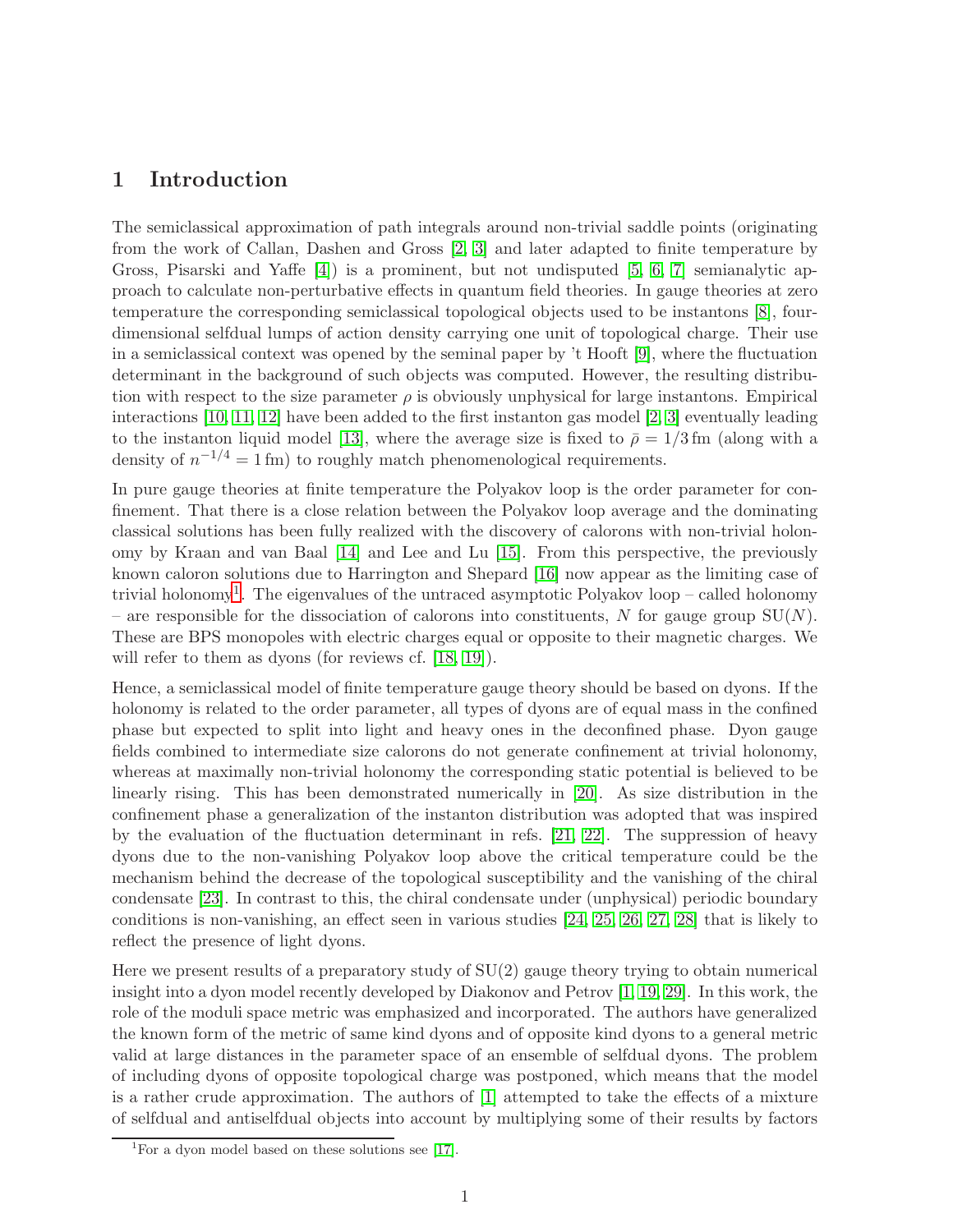of 2 or  $\sqrt{2}$  assuming negligible interactions between the two systems of selfdual and antiselfdual dyons.

The resulting moduli space metric determinant consists of Coulomb-like terms and has been treated analytically by rewriting the corresponding grand-canonical ensemble into an equivalent quantum field theory both of bosons and fermions, resembling Polyakov's famous work [\[30\]](#page-19-15) showing Abelian confinement. The relations between physical quantities such as the string tension and the critical temperature obtained from this model are rather impressive, when comparing them with lattice results. However, in order to match phenomenological values, the model needs to be pushed to rather high densities (i.e. short distances between dyons), which is difficult to reconcile with the diluteness assumption of the underlying semiclassical approach. It should be mentioned that a similar problem afflicts the instanton liquid model as well (when choosing size and density as quoted above).

Our final goal is to complement the analytical treatment of the dyon model presented in ref. [\[1\]](#page-18-0) by numerical simulations of the proposed moduli space metric together with interactions stemming from the gluonic fluctuation determinant, the Faddeev-Popov determinant and the action itself. The preparatory studies to be presented here will demonstrate that the approximate moduli space metric from [\[1\]](#page-18-0) violates the fundamental requirement of being positive definite in an overwhelming part of dyon configuration space, when explored at densities needed to match phenomenology. We conclude that this moduli space metric can only be used in a dyon model with other terms added, or if correlations between the dyons are built in that lead to the positivity of the metric. A suitable simulation algorithm should guarantee that. This would result in complicated multi-dyon correlations and create a non-trivially related behavior of various observables and correlators.

This paper is organized as follows. In section [2](#page-2-0) we briefly recall the ingredients of the dyon model in the version of Diakonov and Petrov applied to  $SU(2)$  gauge theory, which is the starting point for our work. Section [3](#page-4-0) deals with the spectral properties of the proposed moduli space metric. In section [4](#page-13-0) we demonstrate that even a random model of dyons, i.e. a model without moduli space metric, induces confinement. Finally we conclude and give a brief outlook.

## <span id="page-2-0"></span>2 Dyon ensembles à la Diakonov and Petrov

#### 2.1 Holonomy as external parameter

We consider pure  $SU(2)$  gauge theory at finite temperature T, which, as usual, is implemented with periodic boundary conditions in the imaginary time direction with period  $\beta = 1/T$ . There are four kinds of dyons, two selfdual and two antiselfdual. The untraced Polyakov loop at spatial infinity, also called holonomy, is an element of the gauge group. It can be diagonalized every-where<sup>[2](#page-2-1)</sup> to  $\Omega = \exp(2\pi i \omega \sigma_3)$  with eigenvalues  $e^{+2\pi i \omega}$  and  $e^{-2\pi i \omega}$ , where  $\omega \in [0, 1/2]$ . Similarly to the non-Abelian adjoint Higgs system this gives rise to complementary dyons that have actions proportional to  $2\omega$  and  $1-2\omega$  and that become static when well-separated. They are both selfdual or antiselfdual depending on the sign of their topological charge.

Following Diakonov and Petrov [\[1\]](#page-18-0), throughout this paper we focus on the case of maximally

<span id="page-2-1"></span> $2^2$ To be more precise, it can be diagonalized everywhere except for the loci of the Dirac strings, if the system is not neutral.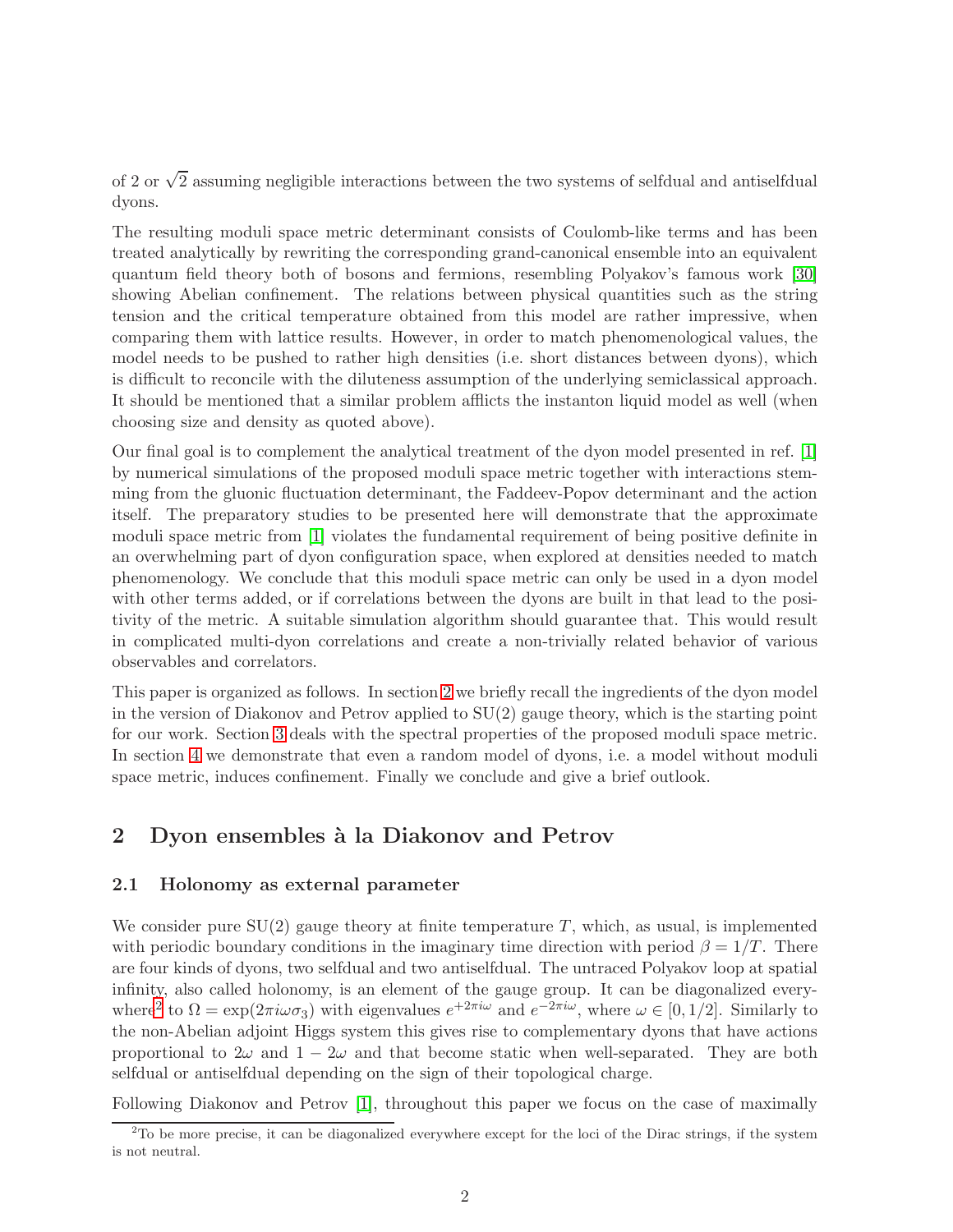non-trivial holonomy,  $\omega = 1/4$ . This implies that all dyons have the same action. The holonomy is then traceless and matches the confinement condition  $\langle P \rangle = 0$ , where  $P = \text{Tr}(\Omega)/2$ . We adopt the same restriction to purely selfdual systems, considering  $K$  dyons of the first kind and  $K$ dyons of the second kind, i.e. the total number of dyons is  $n_D = 2K$ . These dyons carry equal electric and magnetic charges which can take the values  $\pm 1$ .

#### <span id="page-3-2"></span>2.2 The approximate moduli space metric of multi-dyon configurations

In [\[1\]](#page-18-0) it has been attempted to construct an approximate multi-dyon moduli space metric valid for dyon separations  $d \gg 1/\pi T$ . The starting point for this construction were the analytically known moduli space metric of a single caloron [\[31\]](#page-20-0), which is a pair of different kind dyons, and a corresponding approximation for pairs of same kind dyons at large distances. The integration over collective coordinates, which are the dyon positions  $\mathbf{x}_i^{m}$ <sup>[3](#page-3-0)</sup> with  $i = 1, ..., K$  denoting the dyon index and  $m = 1, 2$  denoting first and second kind respectively, is then performed with the measure

<span id="page-3-3"></span>
$$
\left(\prod_{i=1}^{K} \prod_{m=1}^{2} d^3 x_i^m\right) \sqrt{\det(g)}\,. \tag{1}
$$

The approximate moduli space metric  $g$  is related to a matrix  $G$ ,

<span id="page-3-4"></span>
$$
G_{i,j}^{m,n} = \delta^{m,n} \delta_{i,j} \left( 2\pi + 2 \sum_{k=1}^K \frac{1}{d_{i,k}^{m,m+1}} - 2 \sum_{k=1, k \neq i}^K \frac{1}{d_{i,k}^{m,m}} \right) + 2 \frac{\delta^{m,n} (1 - \delta_{i,j})}{d_{i,j}^{m,m}} - 2 \frac{\delta^{m,n+1}}{d_{i,j}^{m,m+1}},
$$
(2)

(see appendix [A\)](#page-16-0) such that the determinants are related by

$$
\sqrt{\det(g)} = \det(G). \tag{3}
$$

The notation  $d_{i,j}^{m,n} = |\mathbf{x}_i^m - \mathbf{x}_j^n|$  is used for dyon separations, and dyon type indices m are considered as cyclic, i.e. for  $SU(2)$  holds  $(m = 3) \equiv (m = 1)$ . We omit the temperature T in most equations, which means that distances are measured in  $1/T$  units. The temperature dependence can easily be restored by making this explicit.

#### <span id="page-3-5"></span>2.3 Parameters and their physical values

Within the model proposed in [\[1\]](#page-18-0) the relation between the string tension  $\sigma$  and the critical temperature  $T_c$  of the confinement deconfinement phase transition can be derived analytically. It reads for SU(2) gauge theory:

<span id="page-3-1"></span>
$$
\sigma = \left(8\rho T\right)^{1/2}, \quad T_c = \left(48\rho T/\pi^2\right)^{1/4},\tag{4}
$$

or equivalently

$$
\frac{T_c}{\sqrt{\sigma}} = \left(\frac{6}{\pi^2}\right)^{1/4} = 0.883. \tag{5}
$$

<span id="page-3-0"></span><sup>3</sup>The phases of the dyons are irrelevant in this context.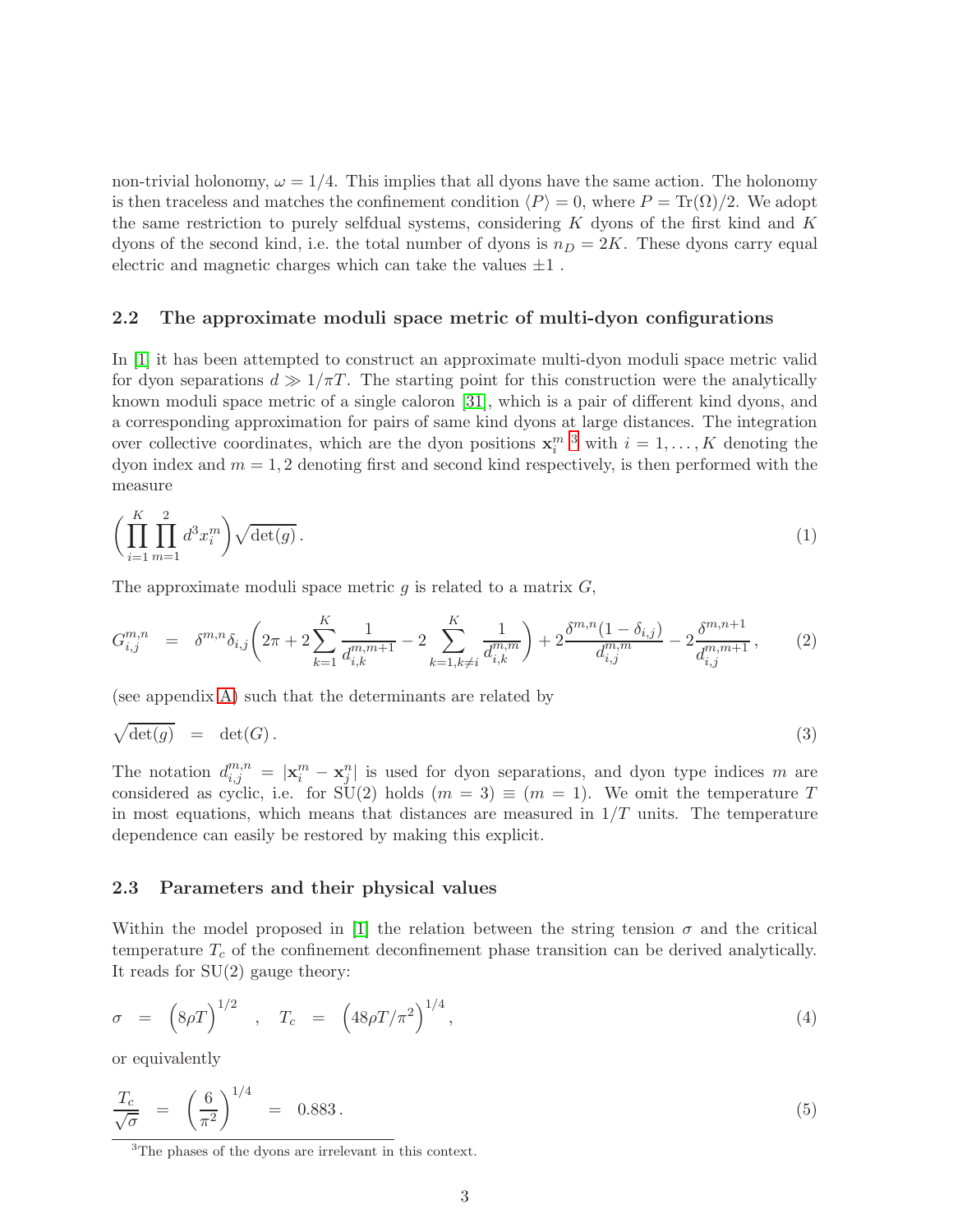Eqns. [\(4\)](#page-3-1) are given in parametric form, where  $\rho$  is the three-dimensional density of dyons of each kind, i.e.  $\rho = K/V_3 = n_D/2V_3$  with  $V_3$  denoting the spatial volume. Hence,  $\rho T$  can be interpreted as the four-dimensional density of dyons which should actually be viewed as the fundamental parameter of the model.

In order to fix physical units, we set the scale by choosing  $\beta = 1/T = 1.00$  fm = 1/198 MeV throughout the paper. This means, we are considering a certain temperature in the confining phase of SU(2) Yang-Mills theory. Setting the string tension to its "physical value", taken here as  $\sigma_{\text{physical}} = (440 \,\text{MeV})^2 = 4.99/\text{fm}^2$ , eqns. [\(4\)](#page-3-1) yield a three-dimensional density  $\rho_0 = 3.10/\text{fm}^3$ and  $T_c = 389 \text{ MeV}$ . The dimensionless ratio  $T_c/\sqrt{\sigma} = 0.883$  differs from that quoted in [\[1\]](#page-18-0) by the factor  $2^{1/4}$ , which originates from the replacement  $\sigma \to \sqrt{2}\sigma$  made in [\[1\]](#page-18-0) in order to take the contribution of antiselfdual dyons into account. In general, we define  $\bar{d} = (1/\rho)^{1/3}$ , which is proportional to and of the same order of magnitude as the average nearest neighbor dyon separation in three-dimensional space at density  $\rho$ . In particular,  $\bar{d}_0 = (1/\rho_0)^{1/3} = 0.686 \,\text{fm}$  is, according to [\(4\)](#page-3-1), the dyon separation reproducing the physical value of the string tension for our choice of temperature,  $T = 198$  MeV.

# <span id="page-4-0"></span>3 Spectral properties of the approximate multi-dyon moduli space metric

We consider selfdual multi-dyon configurations, which are solutions of the classical Yang-Mills equations of motion and, therefore, local minima of the action functional of Yang-Mills theory. The corresponding surface of minimal action can be parameterized by a set of collective coordinates, the dyon positions  $\mathbf{x}_i^m$  (which have already been introduced in section [2.2\)](#page-3-2) and phases which are unimportant for the following. This surface is embedded in a flat Euclidean space of infinite dimension spanned by the gauge field degrees of freedom  $A^a_\mu(x)$ . Consequently, the induced moduli space metric associated with these collective coordinates must be positive definite.

The approximate multi-dyon moduli space metric g proposed in [\[1\]](#page-18-0) and the corresponding determinant have been given in eqns.  $(1)$  to  $(2)$ . For the investigation of positive definiteness one has to consider the eigenvalues of  $g$ . In appendix [A](#page-16-0) we show that the number of negative eigenvalues of  $g$  is equal to four times the number of negative eigenvalues of  $G$ . Thus it suffices to study G: if G is not positive definite, the same holds for g, which means that it fails to satisfy the fundamental property of positive definiteness inherent to any moduli space metric. In such cases the weight factor  $det(G)$  associated with the corresponding dyon configuration cannot be interpreted in a physically meaningful way.

Since  $G$  is only an approximation of a moduli space metric, the existence of loci of non-positive definiteness are not excluded. Still, one could hope that such cases of failure of the used approximation are restricted to a small part of dyon configuration space, which might even vanish in the thermodynamic limit. Our numerical investigations, however, strongly indicate the opposite, i.e. that even at small dyon densities the percentage of configurations with positive definite G tends to 0, when the size of the system is increased. In the following we present a detailed study of the spectrum of G, particularly its positive definiteness, for various dyon numbers and densities.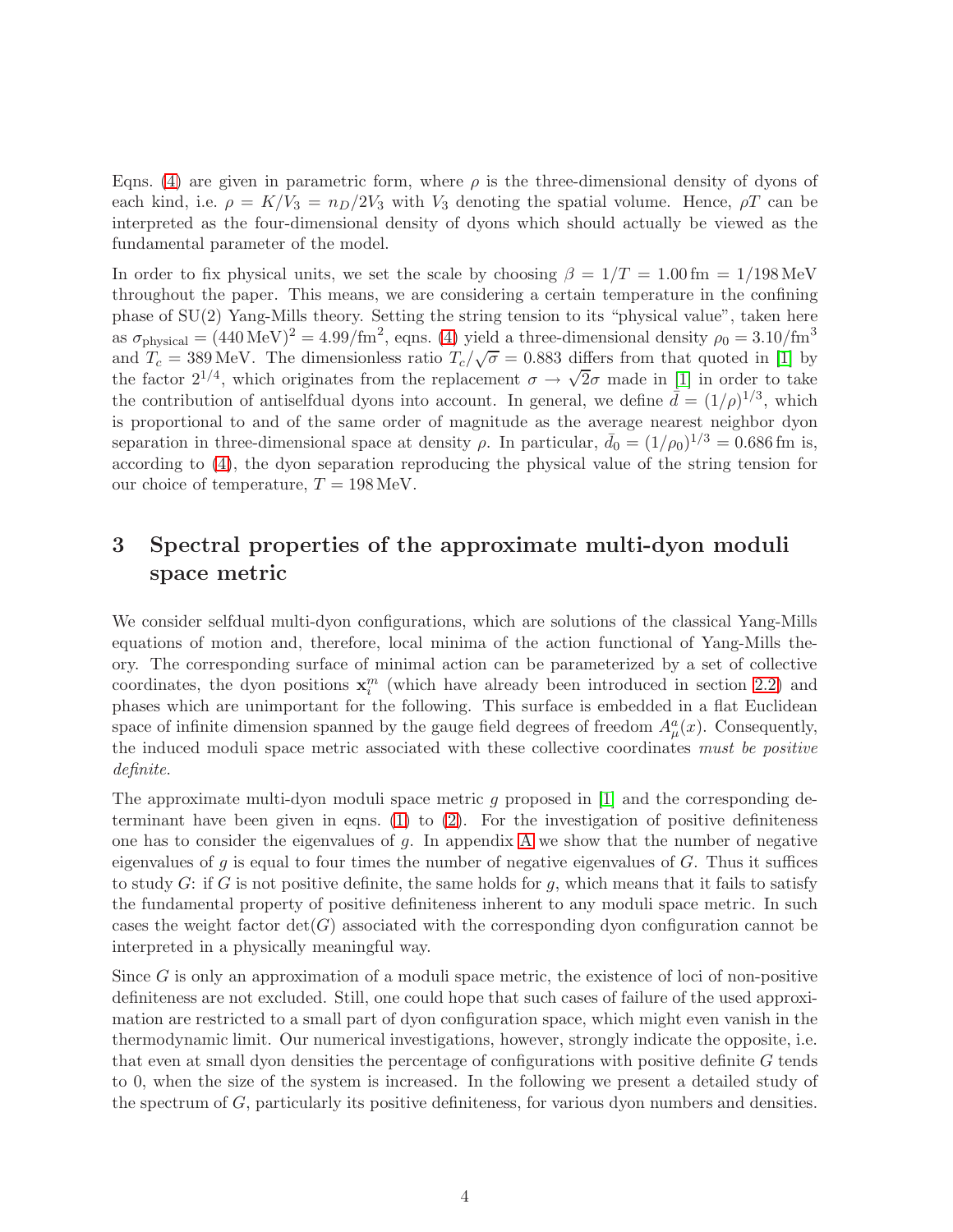#### <span id="page-5-1"></span>3.1 Analytical considerations

We start by considering the simple case of a pair of different kind dyons, i.e. a caloron. The moduli space metric is exactly known [\[31\]](#page-20-0). At maximally non-trivial holonomy it is given by

$$
G_d = \begin{pmatrix} 2\pi + 2/d & -2/d \\ -2/d & 2\pi + 2/d \end{pmatrix},
$$
 (6)

where  $d$  is the dyon separation. It is positive definite with eigenvalues

$$
\lambda_1 = 2\pi , \quad \lambda_2 = 2\pi + 4/d. \tag{7}
$$

Hence, the weight factor  $\det(G_d)$  is positive for arbitrary dyon positions.

Considering, on the other hand, a pair of same kind dyons (using the approximate moduli space metric proposed in [\[1\]](#page-18-0)) the signs in front of the  $2/d$  terms are reversed,

$$
G_s = \begin{pmatrix} 2\pi - 2/d & +2/d \\ +2/d & 2\pi - 2/d \end{pmatrix},
$$
 (8)

yielding eigenvalues

$$
\lambda_1 = 2\pi , \quad \lambda_2 = 2\pi - 4/d. \tag{9}
$$

Here the weight factor  $\det(G_s)$  is positive only for dyon separations  $d > 2/\pi \equiv 2/\pi T$ . For our choice of temperature,  $T = 198 \text{ MeV}$ , this corresponds to  $d > 0.635 \text{ fm}$ , which is of the same order of magnitude as the average distance of same kind dyons  $\bar{d}_0 = 0.686$  fm needed to reproduce the physical value of the string tension  $\sigma_{\text{physical}} = (440 \,\text{MeV})^2$  (cf. section [2.3\)](#page-3-5). It has been argued that at the critical  $d$  the distance ceases to be a good collective coordinate (see [\[1\]](#page-18-0) and references therein) as the dyons strongly overlap.

Of course, such a pair of same kind dyons has to be complemented by another pair of the other kind to arrive at the neutral situation that we are going to investigate in general (in other words two-caloron solutions need to be studied, of which a few are known [\[32,](#page-20-1) [33\]](#page-20-2)). Then the moduli space metric becomes a  $4 \times 4$  matrix and the conditions, under which some of its eigenvalues are negative, are not that obvious. In section [3.2](#page-6-0) and [3.3](#page-10-0) we perform a detailed numerical analysis of the dependence of the spectrum of  $G$  on the dyon number and density both for randomly sampled dyon positions and for dyon positions distributed according to  $|\det(G)|$ . The examples presented here already indicate that the approximate moduli space metric G might fail to fulfill the fundamental requirement of positive definiteness.

In the following we show that for fixed dyon number  $n_D$  the percentage of configurations with non-positive definite  $G$  becomes larger, when the dyon density is increased. The matrix  $G$  can be written in the form

$$
G = 2\pi \mathbf{I}_{n_D \times n_D} + D(\mathbf{x}_m^i), \tag{10}
$$

where the elements of D are linear combinations of inverse dyon distances  $1/d_{i,k}^{m,n}$  (cf. eqn. [\(2\)](#page-3-4)). D is, therefore, inversely homogeneous in the dyon positions, i.e.

<span id="page-5-0"></span>
$$
D(\mathbf{x}_m^i/\alpha) = \alpha D(\mathbf{x}_m^i). \tag{11}
$$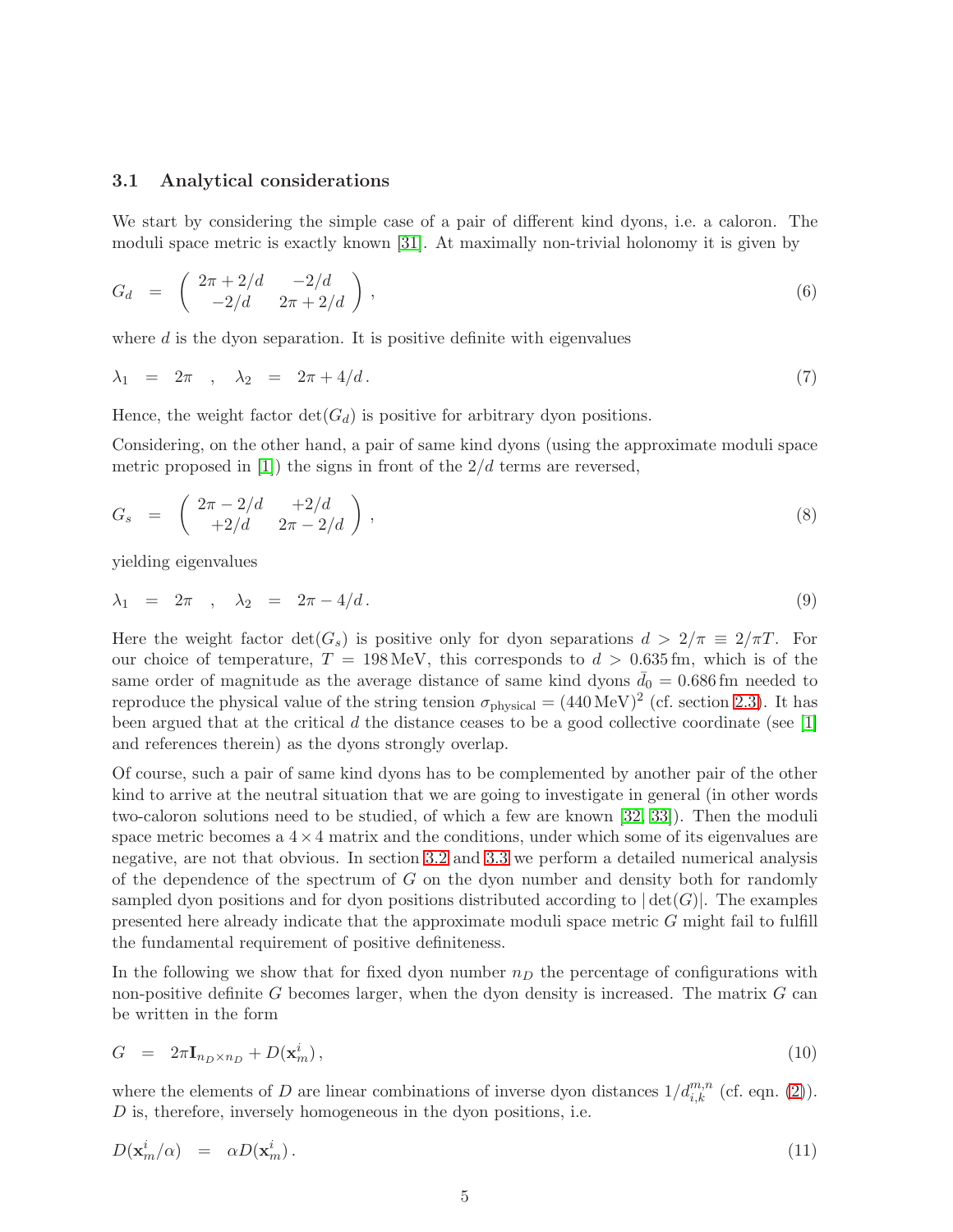We start by considering an arbitrary dyon configuration  $\{\mathbf x_i^m\}$  at density  $\rho$  fulfilling

<span id="page-6-1"></span>
$$
\operatorname{Tr}(G) \, < \, 2\pi n_D \,. \tag{12}
$$

For large dyon numbers  $n_D$ , roughly half of the configurations will satisfy this requirement. This is so, because Tr(D) is a sum of  $(n_D/2)^2$  positive and  $n_D/2 \times (n_D/2 - 1)$  negative terms, i.e. it fluctuates approximately around zero, and because a traceless D gives exactly the bound of eqn. [\(12\)](#page-6-1). Obviously, such a matrix G has at least one eigenvalue smaller than  $2\pi$ , but might of course be positive definite.

Now we scale all dyon locations  $\mathbf{x}_i^m$  by  $1/\alpha < 1$ , i.e.  $\{\mathbf{x}_i^m\} \rightarrow \{\mathbf{x}'_i^m\} = \{\mathbf{x}_i^m/\alpha\}$ , which amounts to increasing the dyon density by the factor  $\alpha^3$ , i.e.  $\rho \to \rho' = \alpha^3 \rho$ . Because of the inverse homogeneity of D (eqn. [\(11\)](#page-5-0)), the eigenvalues of the squeezed configuration,  $\lambda'_{j}$ , are related to the eigenvalues of the original configuration,  $\lambda_j$ , by multiplying their difference to  $2\pi$  by  $\alpha$ , i.e.

<span id="page-6-2"></span>
$$
\lambda'_j = 2\pi + \alpha(\lambda_j - 2\pi). \tag{13}
$$

Consequently, for any eigenvalue  $\lambda_j < 2\pi$  one can choose  $\alpha$  such that  $\lambda'_j < 0$ . In other words, by rescaling any such generic configuration will give rise to a configuration for which  $G$  is not positive definite.

This argument can be transfered to the average spectral density of G. The latter is obtained by averaging over randomly and uniformly chosen dyon positions inside a cubic spatial volume. Comparing spectral densities for dyon densities  $\rho$  and  $\rho'$  (at fixed dyon number  $n_D$ ) one finds that the latter is stretched by the factor  $\alpha$  around a "fixed center" at  $2\pi$  (cf. eqn. [\(13\)](#page-6-2) and also Figure [4](#page-12-0) for numerical evidence, where the center at  $2\pi$  is indicated by dashed lines). This illustrates that all eigenvalues smaller than  $2\pi$  will eventually become negative, when the dyon density is increased.

#### <span id="page-6-0"></span>3.2 Multi-dyon configurations at fixed density: dependence of the spectrum of G on the dyon number

In the following we consider dyon configurations with randomly and uniformly chosen positions inside a cubic spatial volume  $V_3 = L^3$ . At fixed density  $\rho$  we gradually increase the dyon number  $n_D$  (and consequently  $V_3$ ), to investigate the effect on various quantities characterizing the positive definiteness of  $G$ :

- the average percentage R of negative eigenvalues of G,  $R = \langle n_{-} \rangle / n_{D}$ , where  $n_{-}$  denotes the number of negative eigenvalues for a given dyon configuration;
- the probability distribution  $P^-(n_-)$  of the number of negative eigenvalues of  $G$ ;
- $\bullet$  the spectral density of G (obtained by averaging over sampled dyon configurations).

Results for two significantly different choices of the dyon density,  $\rho = 1/\text{fm}^3$  and  $\rho = 1/125 \text{ fm}^3$ , are collected in Table [1](#page-8-0) and Figure [1.](#page-7-0)

At first we discuss  $\rho = 1/m^3$ , a density smaller by more than a factor of 3 than the density  $\rho_0 = 3.10 \, \text{fm}^3$ , which is according to [\[1\]](#page-18-0) needed to produce a quantitatively correct string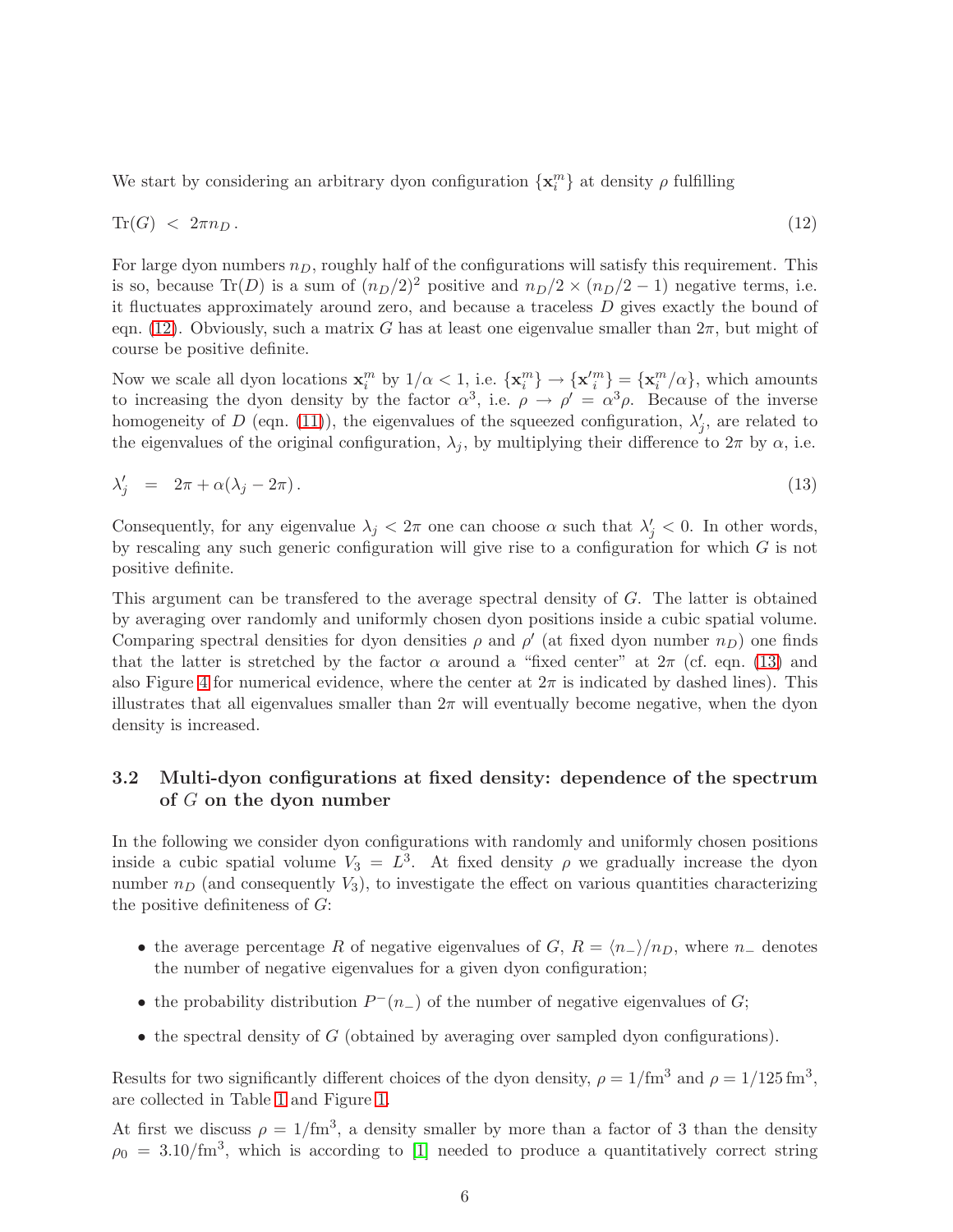

<span id="page-7-0"></span>Figure 1: Histograms obtained from 100,000 independently chosen dyon configurations representing the probability distribution  $P^-(n)$  of the number of negative eigenvalues (as function of  $n_{-}/n_{D}$ ). Left column:  $\rho = 1/\text{fm}^3$ . Right column:  $\rho = 1/125 \text{ fm}^3$ .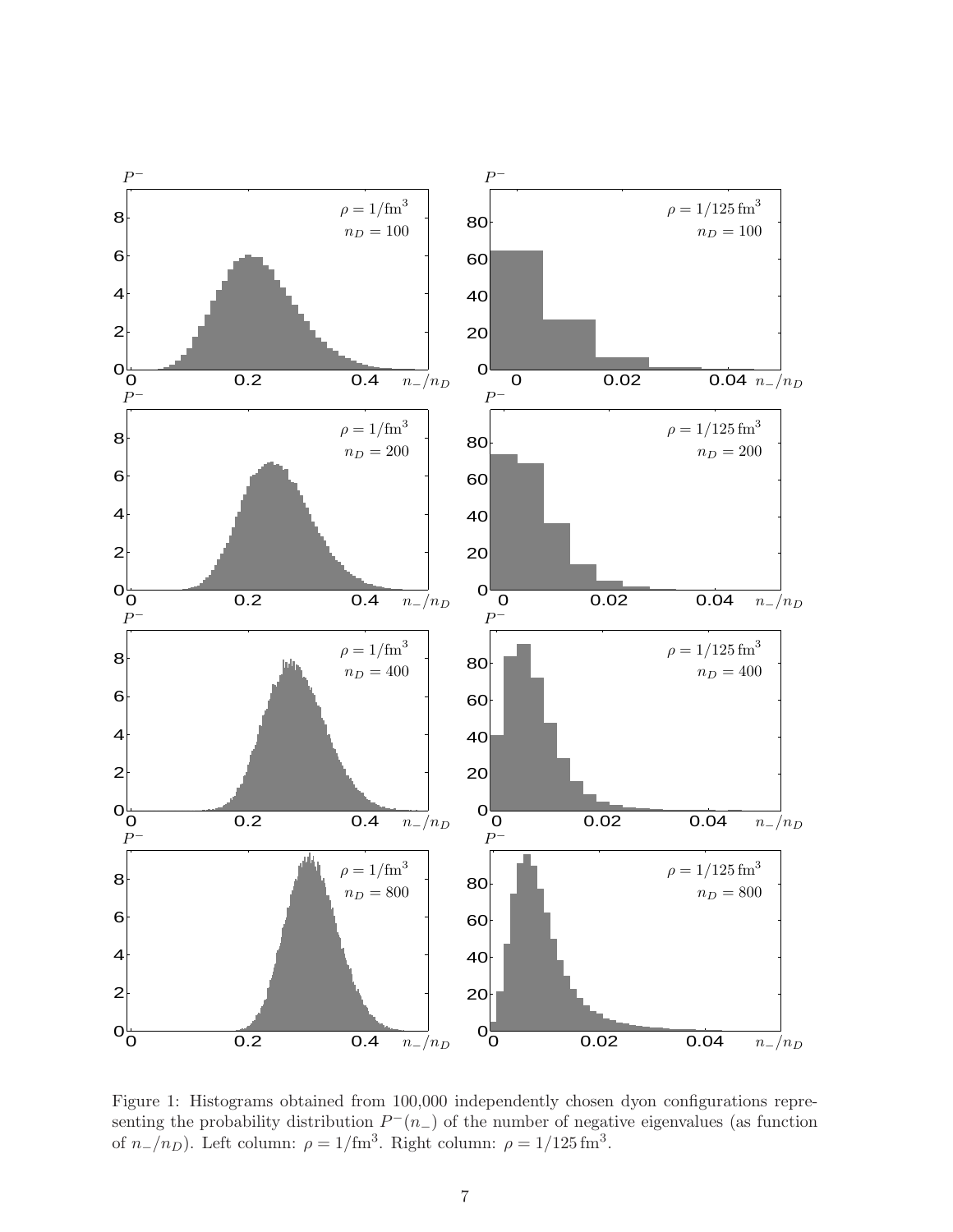|       | $\rho = 1/\text{fm}^3$ |            |                 | $\rho = 1/125$ fm <sup>3</sup> |            |                 |
|-------|------------------------|------------|-----------------|--------------------------------|------------|-----------------|
| $n_D$ | $L$ in fm              | $R$ in $%$ | $P^{-}(0)$ in % | $L$ in fm                      | $R$ in $%$ | $P^{-}(0)$ in % |
| 100   | 3.68                   | 21.81(6)   | 0.000(0)        | 18.42                          | 0.457(5)   | 64.53(35)       |
| 200   | 4.64                   | 25.04(3)   | 0.000(0)        | 23.21                          | 0.546(2)   | 36.72(2)        |
| 400   | 5.85                   | 28.16(2)   | 0.000(0)        | 29.24                          | 0.684(1)   | 10.22(3)        |
| 800   | 7.37                   | 30.94(1)   | 0.000(0)        | 36.84                          | 0.919(4)   | 0.60(40)        |

<span id="page-8-0"></span>Table 1: The average percentage  $R$  of negative eigenvalues and the percentage of dyon configurations with positive definite  $G, P^-(n_+ = 0)$ , for various dyon numbers  $n_D$  and two selected densities  $\rho$  (the averages have been computed from 100,000 independently chosen configurations).

tension, etc. (cf. also eqn. [\(4\)](#page-3-1)). The left columns of Table [1](#page-8-0) and Figure [1](#page-7-0) clearly show that for dyon numbers in the range of  $100 \le n_D \le 800$  the probability  $P^-(0)$  to find a configurations with positive definite  $G$ , is essentially zero. In other words, among the  $100,000$  independently chosen dyon configurations there is not a single configuration, where the weight factor  $det(G)$ can be interpreted in a physically meaningful way, i.e. coming from a positive definite moduli space metric. Even worse, the average percentage of negative eigenvalues  $R$  increases, when we consider a larger number of dyons. This implies that a model based on the approximate moduli space metric  $G$  and enforcing its positive definiteness contains highly non-trivial constraints determining a small admissible subspace of configuration space, and that the restrictiveness of these constraints even increases in the thermodynamic limit.

Since the construction of G in  $[1]$  is based on the assumption that all dyons are well separated, one could hope that reducing their density might cure the problem. To check this, we have repeated the analysis for a rather dilute ensemble with  $\rho = 1/125 \text{ fm}^3$ . Note that according to the model proposed in [\[1\]](#page-18-0) this dyon density would yield a rather low value for the string tension,  $\sigma \approx 0.05 \times \sigma_{\text{physical}}$  (cf. eqn. [\(4\)](#page-3-1)). Indeed, the average percentage of negative eigenvalues R is now significantly smaller, as can be seen in the right columns of Table [1](#page-8-0) and Figure [1.](#page-7-0) However, as before, this percentage increases, when we consider a larger number of dyons (keeping the same density), e.g. for  $n_D = 800$  dyons less than 1% of all configurations have an associated matrix G, which is positive definite. This gives additional evidence that even for rather low densities the positive definiteness of the moduli space metric remains a very selective constraint.

One could still hope that results obtained by an unrestricted integration over collective coordinates might evade this problem in the sense that the integrated weight associated with dyon configurations with positive definite  $G, W_G^-(n_+ = 0)$ , might be significantly larger than the integrated weights corresponding to "unphysical sectors", where  $G$  is not positive definite, namely  $W_G^-(n_- \geq 1)$ :

<span id="page-8-1"></span>
$$
W_G^-(n_-) = \int \left( \prod_{i=1}^K \prod_{m=1}^2 d^3 x_i^m \right) \Delta_{n_-} (\mathbf{x}_i^m) \left| \det(G(\mathbf{x}_i^m)) \right|, \tag{14}
$$

$$
Z = \int \left( \prod_{i=1}^{K} \prod_{m=1}^{2} d^3 x_i^m \right) \left| \det(G(\mathbf{x}_i^m)) \right|,
$$
\n(15)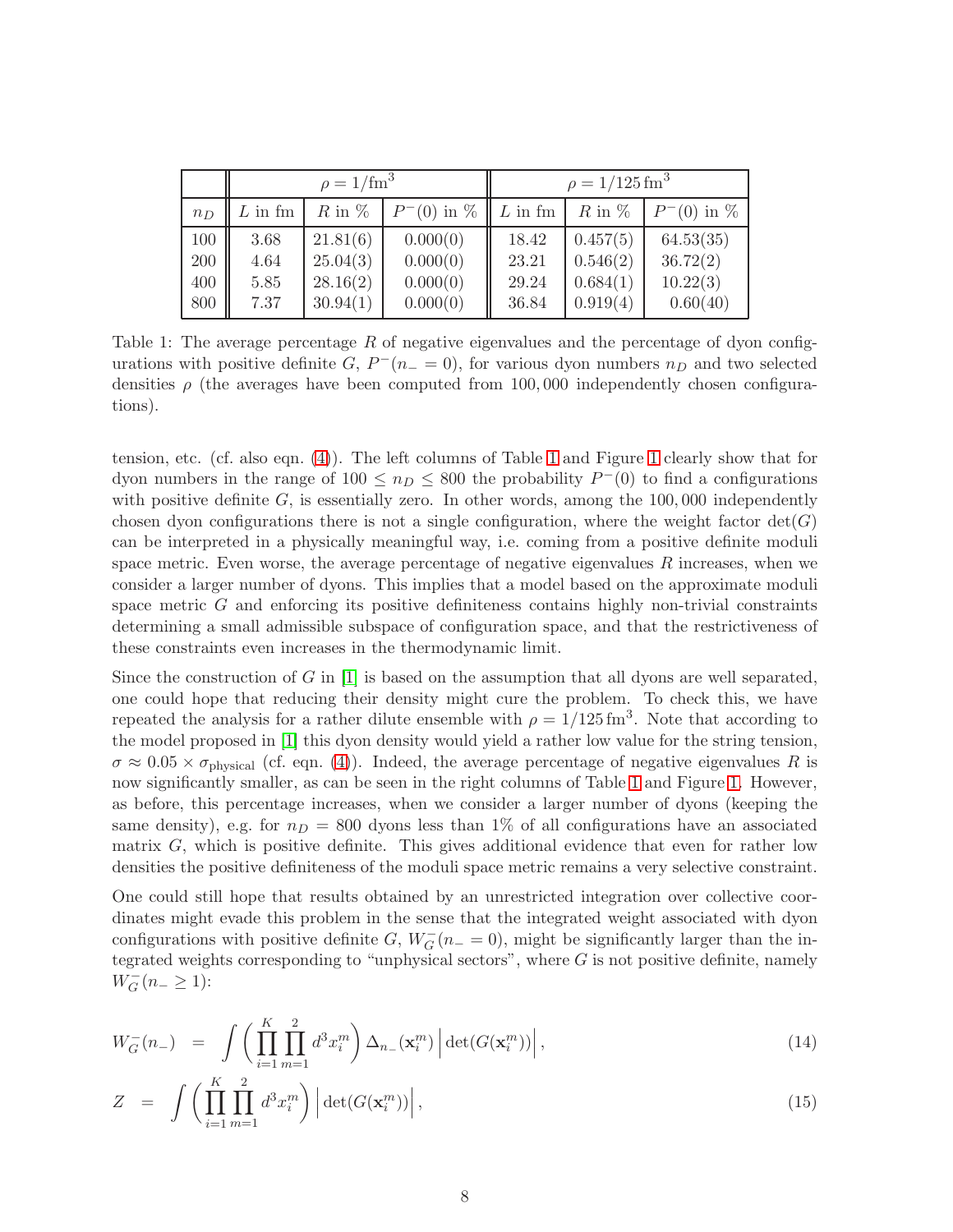where

$$
\Delta_{n_{-}}(\mathbf{x}_{i}^{m}) = \begin{cases} 1 & \text{if } G(\mathbf{x}_{i}^{m}) \text{ has } n_{-} \text{ negative eigenvalues} \\ 0 & \text{otherwise} \end{cases} . \tag{16}
$$

We investigate this possibility by computing the integrated weights with the absolute value of  $\det(G)$  and sorting them with respect to the number of negative eigenvalues n<sub>−</sub>. If  $W_G^-(0)$ happens to be much larger than  $W_G^-(n_- \geq 1)$ , then the positivity problem might be less severe in actual simulations. In ref. [\[1\]](#page-18-0) this was expected from the strong repulsion of dyons at a zero of the metric determinant.

Since  $\det(G)$  exhibits strong fluctuations covering many orders of magnitude, we have evaluated [\(14\)](#page-8-1) via Metropolis sampling writing  $|\det(G)| = \exp(\ln |\det(G)|)$ . Results at dyon density  $\rho = 1/\text{fm}^3$  are shown in Figure [2.](#page-9-0) It is clearly visible, that the integrated weight  $W_G^-(0)$  of the physically meaningful sector without negative eigenvalues is negligible compared to the absolute weight of all unphysical sectors,  $\sum_{n=\geq 1} W_G^-(n-)$ . Moreover, one can see that for dyon numbers in the range  $50 \le n_D \le 200$  physical observables are dominated by dyon configurations, where G has around 80% to 90% negative eigenvalues, and where  $W_G^-(n-)$  follows a smooth bell-shaped curve.



<span id="page-9-0"></span>Figure 2: Integrated weights  $W_{G}^{-}(n_{-})$  (shown as functions of  $n_{-}/n_{D}$ ) for various dyon numbers  $n_D$  and a fixed density  $\rho = 1/\text{fm}^3$ .

Taking the full determinant into account, i.e. taking  $\det(G)$  instead of  $|\det(G)|$ , one has to multiply  $W_G^-(n-)$  by an alternating sign (+ if  $n_-$  is even, - if  $n_-$  is odd). Then roughly half of the dyon configurations have associated negative weights, when one computes ensemble averages ignoring the requirement of positive definiteness. Similar to the case with randomly chosen dyon positions, the average percentage  $R$  of negative eigenvalues of  $G$  increases, when the dyon number is increased at fixed density.

We conclude that results based on the approximate moduli space metric  $G$  by performing an unrestricted integration over collective coordinates (without control over positive definiteness) are physically meaningless.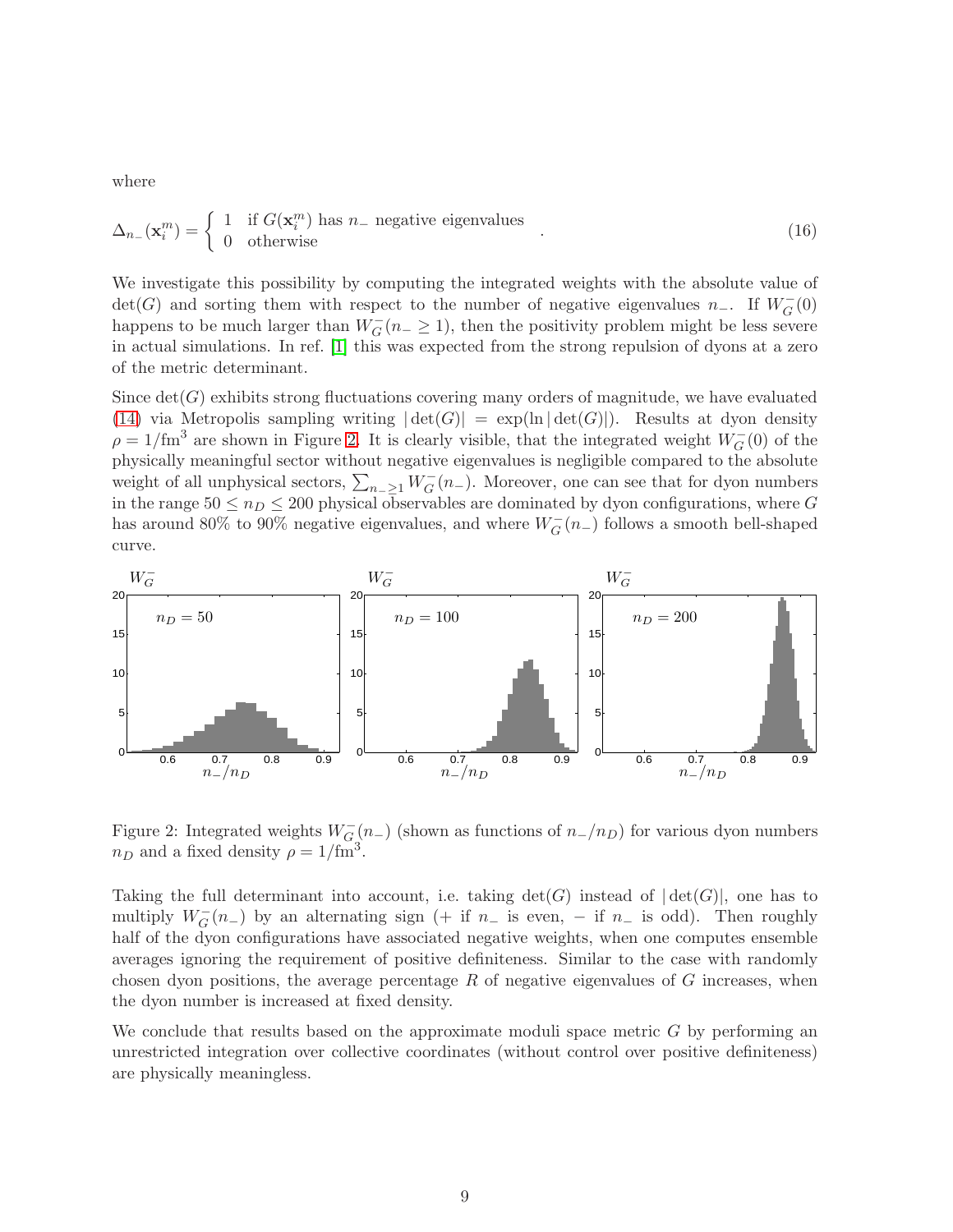#### <span id="page-10-0"></span>3.3 Multi-dyon configurations at fixed dyon number: dependence of the spectrum of  $G$  on the density

To investigate the dependence of the spectrum of G on the dyon density  $\rho$ , we proceed in the same way as in section [3.2,](#page-6-0) this time keeping the dyon number  $n<sub>D</sub>$  fixed, while varying the spatial volume  $V_3$ .

For randomly and uniformly chosen dyon positions, our results show that the average percentage of negative eigenvalues R becomes larger, when the density is increased (cf. Table [2](#page-10-1) and Figure [3\)](#page-11-0). This is in agreement with the analytical argument given in section [3.1.](#page-5-1) This result was expected, since the moduli space metric  $G$  is an approximation valid only for large dyon separations. Even when considering rather dilute ensembles  $(\rho = 1/125 \text{ fm}^3)$ , still less then 40% of all dyon configurations for  $n_D = 200$  and less than 1% of all dyon configurations for  $n_D = 800$  possess a positive definite G.

|                               | $n_D = 200$ |            |                 | $n_D = 800$ |            |                 |
|-------------------------------|-------------|------------|-----------------|-------------|------------|-----------------|
| $\rho$                        | $L$ in fm   | $R$ in $%$ | $P^{-}(0)$ in % | $L$ in fm   | $R$ in $%$ | $P^{-}(0)$ in % |
| $1/125$ fm <sup>3</sup>       | 23.21       | 0.546(2)   | 36.72(2)        | 36.84       | 0.919(4)   | 0.60(40)        |
| $1/64 \,\mathrm{fm}^3$        | 18.57       | 1.225(8)   | 13.28(12)       | 29.47       | 2.305(8)   | 0.006(4)        |
| $1/27 \,\mathrm{fm}^3$        | 13.92       | 3.241(3)   | 1.183(12)       | 22.10       | 5.997(7)   | 0.000(0)        |
| $1/8$ fm <sup>3</sup>         | 9.28        | 9.382(18)  | 0.003(1)        | 14.74       | 14.60(2)   | 0.000(0)        |
| $1/\text{fm}^3$               | 4.64        | 25.04(3)   | 0.000(0)        | 7.37        | 30.94(1)   | 0.000(0)        |
| $\rho_0 = 3.10 / \text{fm}^3$ | 3.18        | 33.08(2)   | 0.000(0)        | 5.05        | 38.10(1)   | 0.000(0)        |

<span id="page-10-1"></span>Table 2: The average percentage R of negative eigenvalues and the percentage of dyon configurations with positive definite  $G, P^-(n_+ = 0)$ , for two dyon numbers  $n_D$  and various values of the density  $\rho$  (the averages have been computed from 100,000 independently chosen configurations).

To complement the picture, we show in Figure [4](#page-12-0) the spectral density of G both for  $n_D = 200$ and for  $n_D = 800$ . From these plots one can clearly see that large dyon numbers or densities inevitably yield configurations, where the associated matrices  $G$  are not positive definite. The scaling of the spectrum predicted in section [3.1](#page-5-1) is nicely confirmed.

We have also studied the dependence of the integrated weights  $W_G^-(n-)$  (cf. eqn. [\(14\)](#page-8-1)) on the dyon density  $\rho$  at fixed dyon number  $n_D = 200$ . Results are shown in Figure [5.](#page-13-1) Again one can see that for  $\rho \geq 1/8 \text{ fm}^3$  observables are dominated by dyon configurations with associated matrices  $G$ , which have between 80% and 90% negative eigenvalues. Moreover, the maximum of the integrated weights is shifted towards larger numbers of negative eigenvalues, when the dyon density is increased towards  $\rho_0$  that is considered a realistic value.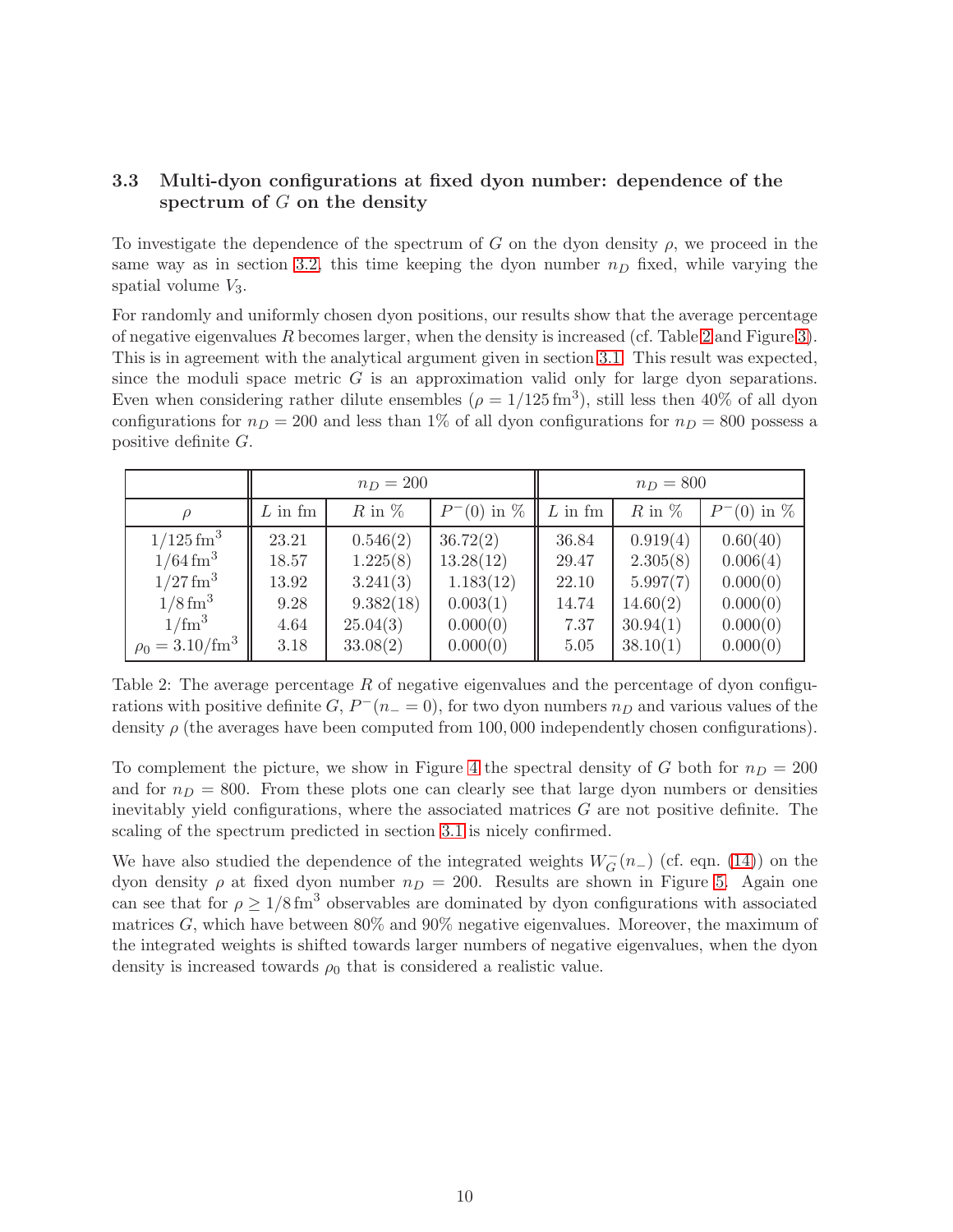

<span id="page-11-0"></span>Figure 3: Histograms obtained from 100,000 independently chosen dyon configurations representing the probability distribution  $P^-(n)$  of the number of negative eigenvalues (as function of  $n_{-}/n_D$ ). Left column:  $n_D = 200$ . Right column:  $n_D = 800$ .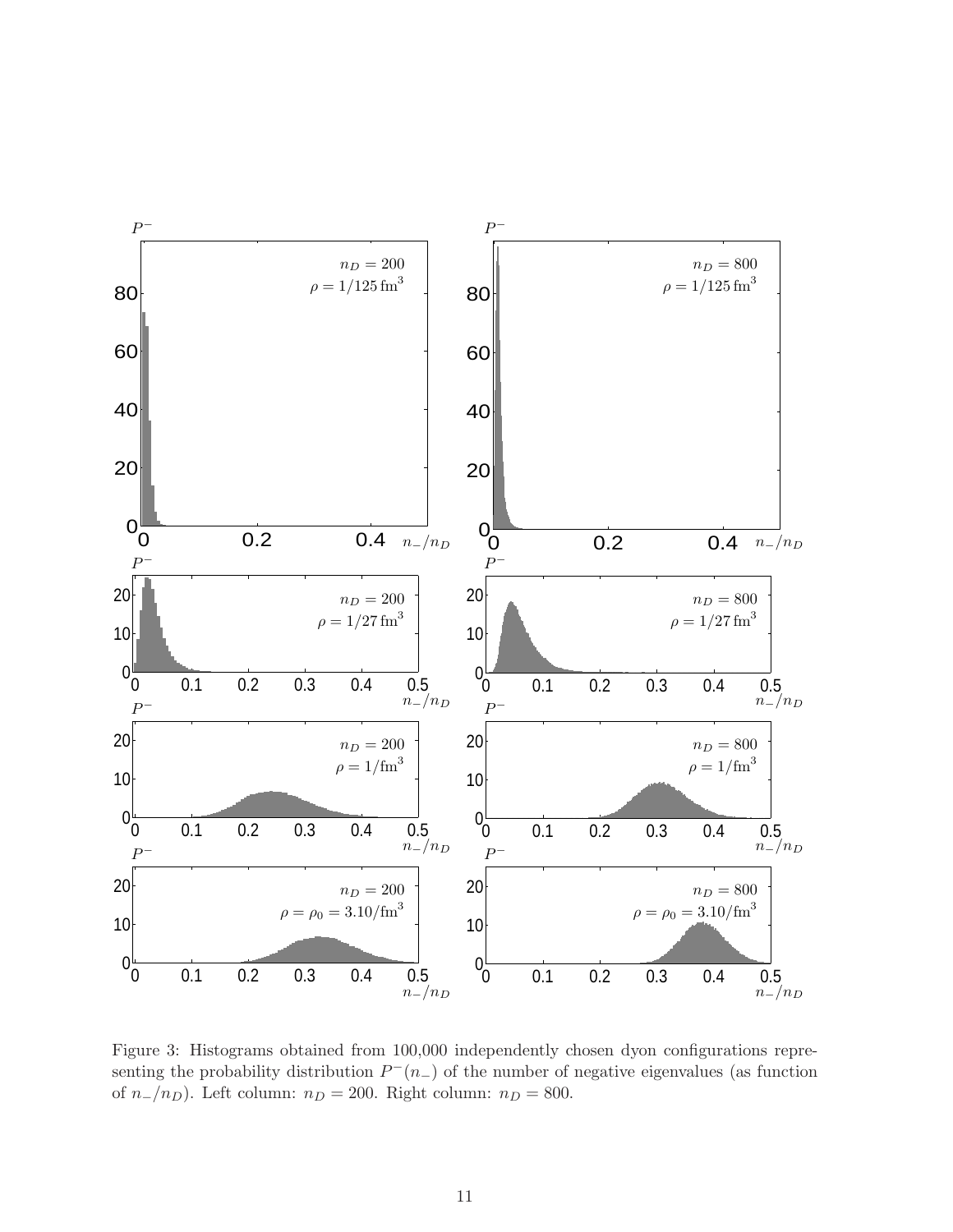

<span id="page-12-0"></span>Figure 4: Histograms obtained from 100,000 independently chosen dyon configurations representing the spectral density of the approximate moduli space metric G. Left column:  $n_D = 200$ . Right column:  $n_D = 800$ .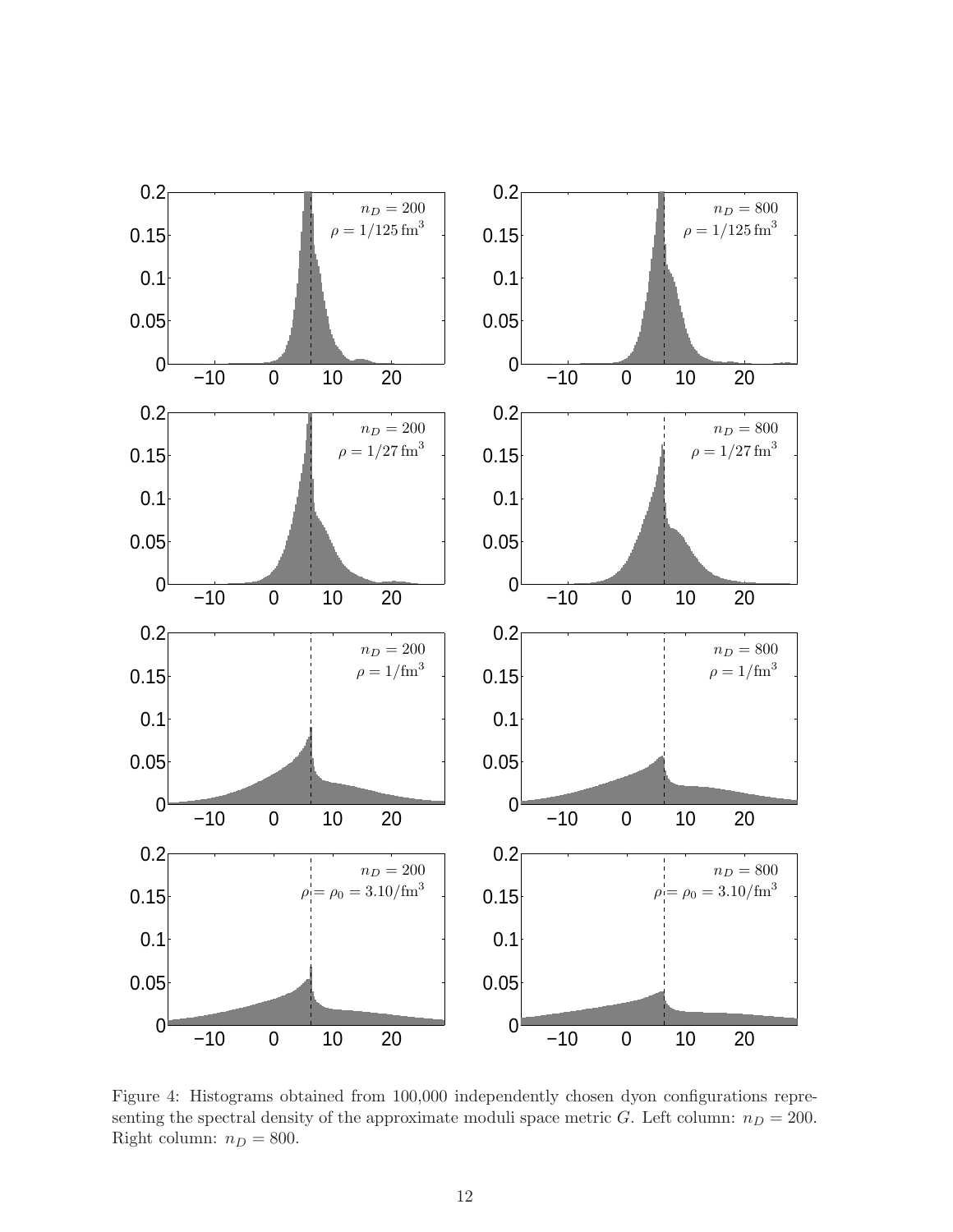

<span id="page-13-1"></span>Figure 5: Integrated weights  $W_G^-(n-)$ , shown as functions of  $n_-/n_D$ , as obtained for a number  $n_D = 200$  of dyons and various densities.

### <span id="page-13-0"></span>4 Confinement from a random dyon gas

In the following we consider dyon ensembles without moduli space metric (or other interactions), i.e. we perform a uniform sampling of dyon positions. Although this is a rather extreme simplification of a dyon model (see also [\[23\]](#page-19-7)), such ensembles might be worth studying, because confinement still persists, as we will shortly demonstrate. This investigation might also be helpful to better understand the impact of a moduli space metric on ensembles of dyons.

We consider  $n_D = 1,600$  dyons at the same densities as in section [3.](#page-4-0) We compute the Polyakov loop correlator yielding the free energy of a pair of static charges:

$$
F_{\bar{Q}Q}(R) = -T \ln \left\langle P(\mathbf{x}) P^{\dagger}(\mathbf{y}) \right\rangle , \quad R = |\mathbf{x} - \mathbf{y}|.
$$
 (17)

The Polyakov loops

$$
P(\mathbf{x}) = \frac{1}{2} \text{Tr} \left( \exp \left( i \int_0^{1/T} dx_0 A_0(\mathbf{x}) \right) \right) = \cos \left( A_0^3(\mathbf{x}) / 2T \right). \tag{18}
$$

can be evaluated analytically, because the gauge field is treated in the Abelian far field limit (see appendix [B\)](#page-17-0). In the algebraic gauge it is given by

<span id="page-13-2"></span>
$$
a_0^3(\mathbf{x};q) = \frac{q}{r} , a_1^3(\mathbf{x};q) = -\frac{qy}{r(r-z)} , a_2^3(\mathbf{x};q) = +\frac{qx}{r(r-z)}, \qquad (19)
$$

where  $\mathbf{x} = (x, y, z)$  and  $r = |\mathbf{x}|$ . All other gauge field components are zero. The multi-dyon configurations we use are linear superpositions of gauge potentials [\(19\)](#page-13-2) determined by dyon positions  $\mathbf{x}_i^m$  and charges  $q^m$ ,

$$
A_{\mu}^{a}(\mathbf{x}) = \delta^{a3} \delta_{\mu 0} \pi T + \sum_{i=1}^{K} \sum_{m=1}^{2} a_{\mu}^{a}(\mathbf{x} - \mathbf{x}_{i}^{m}; q^{m}), \qquad (20)
$$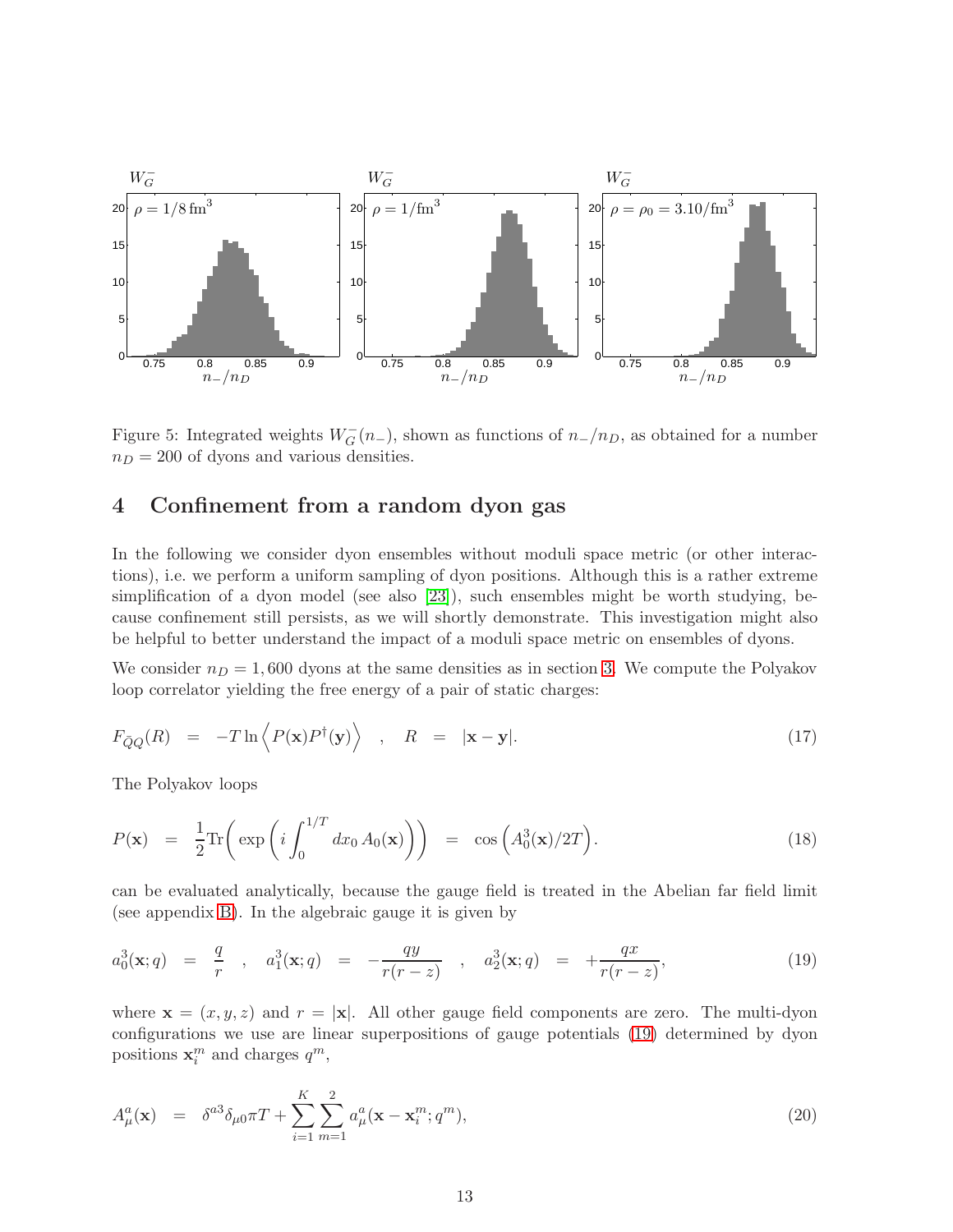where  $q^m = \pm 1$  for the  $m = 1, 2$  dyons plus an additional term in  $A_0^3$  generating (in periodic gauge) the non-trivial holonomy  $\Omega = \exp(i\pi/2\sigma_3)$  sufficiently far away from all dyons. We regularize the singularities at the dyon centers by factors  $1 - \exp(-r/\epsilon)$  with  $\epsilon = 0.25 \text{ fm}^{-4}$  $\epsilon = 0.25 \text{ fm}^{-4}$  $\epsilon = 0.25 \text{ fm}^{-4}$ .

As is shown in Figure [6](#page-14-1) the free energy rises linearly up to  $\approx 1.5$  fm for  $\rho = 3.10$ /fm<sup>3</sup> and up to  $\approx 2.7$  fm for  $\rho = 1/\text{fm}^3$ , where statistical noise starts to dominate and up to  $\approx 4$  fm for  $\rho \leq 1/8 \,\text{fm}^3$ , which is the maximum separation considered.



<span id="page-14-1"></span>Figure 6: The free energy of a pair of static charges  $F_{Q\bar{Q}}$  as a function of the separation R for various dyon densities  $\rho$ .

The corresponding string tensions are summarized in Table [3.](#page-14-2) We conclude that even noninteracting dyons give rise to confinement, when considering the Polyakov loop correlator. Quantitatively there is a strong dependence of the string tension  $\sigma$  on the dyon density  $\rho$ . Note that for dyon density  $\rho = \rho_0 = 3.10 / \text{fm}^3$  (which is according to the model proposed in [\[1\]](#page-18-0) that density yielding approximate agreement with lattice results) the extracted value of the string tension even slightly overshoots its physical value:  $\sigma/\sigma^{\text{physical}} \approx 1.4$ .

|                               | $L$ in fm | $\sigma/\sigma^{\rm physical}$ |
|-------------------------------|-----------|--------------------------------|
| $1/125$ fm <sup>3</sup>       | 46.42     | 0.015(1)                       |
| $1/64 \,\mathrm{fm}^3$        | 37.13     | 0.020(1)                       |
| $1/27$ fm <sup>3</sup>        | 27.85     | 0.037(1)                       |
| $1/8$ fm <sup>3</sup>         | 18.57     | 0.074(1)                       |
| $1/\text{fm}^3$               | 9.28      | 0.466(13)                      |
| $\rho_0 = 3.10 / \text{fm}^3$ | 6.37      | 1.434(19)                      |

<span id="page-14-2"></span>Table 3: String tensions in units of the physical string tension  $\sigma_{\text{physical}} = (440 \,\text{MeV})^2$  for various dyon densities ρ.

On the other hand it is hardly surprising that confinement is already present on such a simple level. Due to the long range nature of the dyon far fields, the models studied in [\[1\]](#page-18-0) and also in this paper exhibit certain similarities to ensembles of regular gauge instantons and merons [\[34,](#page-20-3) [35,](#page-20-4) [36\]](#page-20-5)

<span id="page-14-0"></span><sup>&</sup>lt;sup>4</sup>We have checked that numerical results remain essentially unaltered, when  $\epsilon$  is further decreased.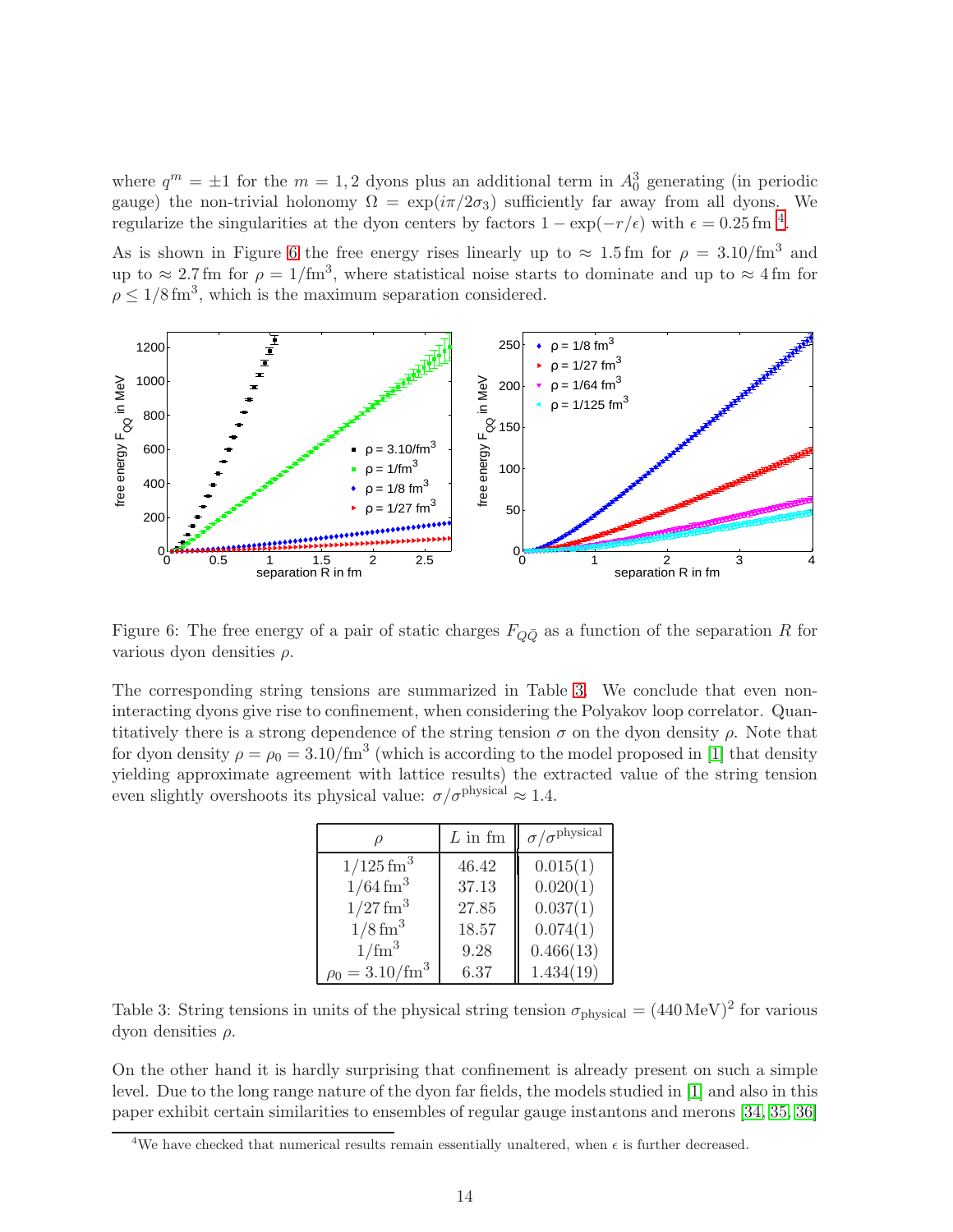and to the pseudoparticle approach [\[37,](#page-20-6) [38,](#page-20-7) [39,](#page-20-8) [40,](#page-20-9) [41\]](#page-20-10), for which it is well known that confinement and the long range nature of the "gauge field building blocks" are closely related (in particular cf. [\[36\]](#page-20-5), where it has been demonstrated that even a random ensemble of merons yields a linearly rising static potential, as well as [\[38,](#page-20-7) [39\]](#page-20-8), where the relation between the long range nature of the gauge field building blocks and confinement has been established). In a semiclassical approach at finite temperature, however, dyons are rather the natural building blocks.

## 5 Conclusions

The results obtained in [\[1\]](#page-18-0) are based on an approximation of the multi-dyon moduli space metric, as shown in eqn. [\(2\)](#page-3-4). This metric  $G$  – as we have demonstrated above – is positive definite only at small dyon numbers  $n_D$  and small dyon densities  $\rho$ . However, it is used at values of  $n_D$  and  $\rho$ , where it does not satisfy the fundamental requirement of positive definiteness.

In detail our findings are the following:

- At dyon numbers  $100 \le n_D \le 800$  and typical densities  $(\rho \approx 1/\text{fm}^3)$  practically all dyon configurations correspond to matrices  $G$ , which are not positive definite.
- Roughly half of the dyon configurations have odd numbers of negative eigenvalues. This implies that every second dyon configuration receives a negative weight factor, when the metric determinant is taken into account as weight of an unrestricted integration over collective coordinates.
- All attempts to approach the thermodynamic limit by increasing the dyon number, while keeping their density fixed, have lead to more severe violations of positive definiteness.
- Decreasing the temperature (throughout this work we have used  $\beta = 1/T = 1.00$  fm), while keeping the physical values of the string tension and the critical temperature fixed (according to eqn. [\(4\)](#page-3-1)), amounts to increasing the three-dimensional density. As we have demonstrated this makes the situation even worse.
- Dyons generically induce confinement; already dyon ensembles with randomly chosen positions do so.

We expect that the problems encountered for  $SU(2)$  are generic also for higher gauge groups.

We consider these findings a challenge. Since positive definiteness is a fundamental property of any moduli space metric, it seems doubtful that results without restriction to the "positive definite subset" of dyon configurations can be interpreted in a physically meaningful way. If the metric determinant is taken into account as weight, averages of physical observables are computed from alternating sums over the number of negative eigenvalues of G. We conclude that, in order to obtain physically meaningful results, it is necessary to either modify the dyon model in a way that the (corrected) weight factor is always positive, or to restrict the integration over dyon positions to those parts of configuration space, where  $G$  is positive definite.

In a subsequent publication we plan to present numerical simulations of dyon models with interactions derived from the approximate moduli space metric  $G$ , which do not suffer from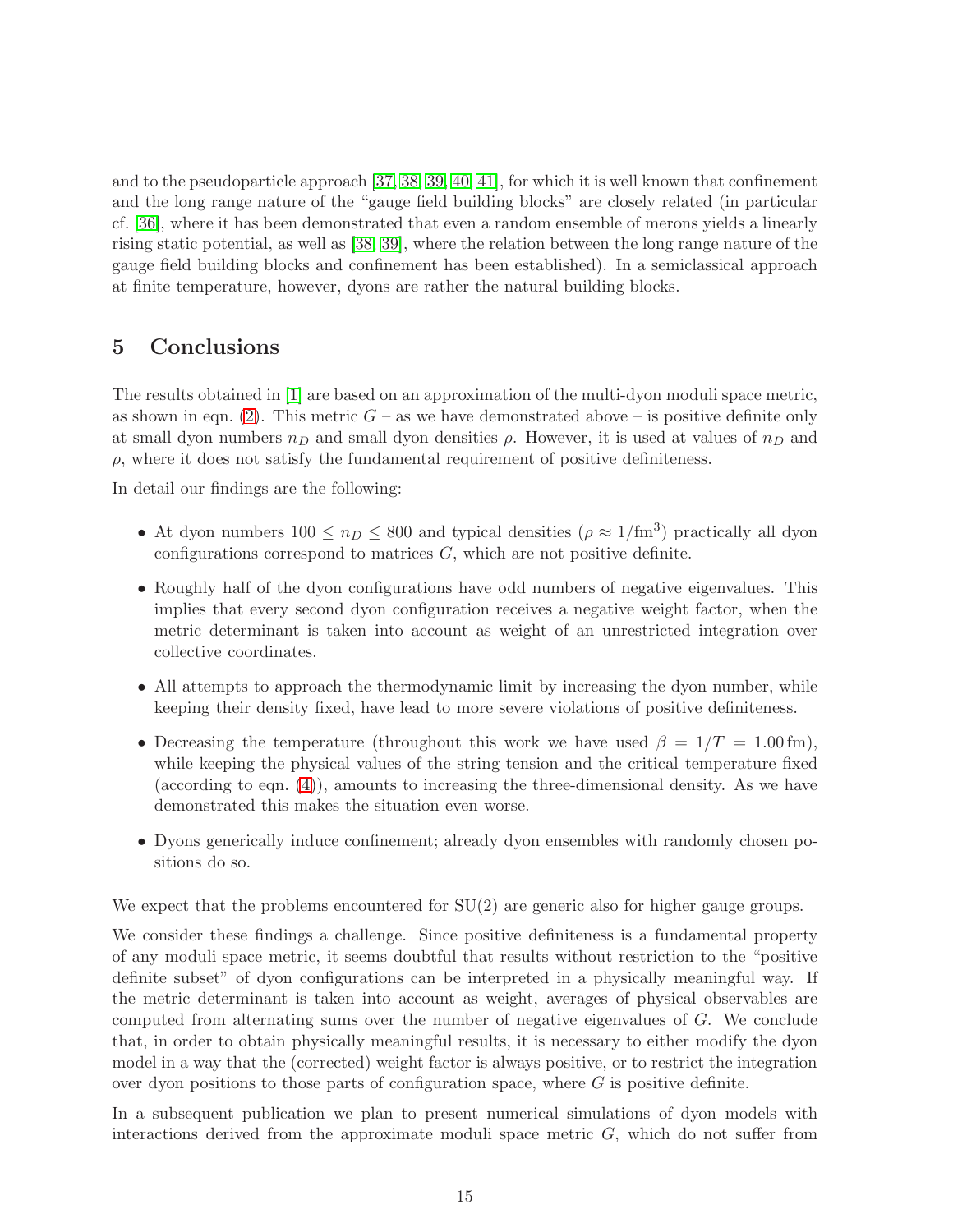"unphysical sign problems". One appealing possibility is the following integration over collective coordinates:

$$
\left(\prod_{i=1}^{K} \prod_{m=1}^{2} d^{3} x_{i}^{m}\right) W , \quad W = \begin{cases} \det(G) & \text{if } G \text{ is positive definite} \\ 0 & \text{otherwise} \end{cases}
$$
 (21)

Since the constraints imposed on the dyon coordinates  $x_i^m$  by this measure are highly nontrivial, it seems unlikely that this model can be treated analytically. Therefore, we are currently developing efficient Monte-Carlo algorithms, which are respecting the positive definiteness of G, i.e. which are designed to avoid "forbidden" multi-dyon configurations. In this respect our finding that already dyons with randomly chosen positions generate confinement is encouraging in the sense that models based on dyons seem to capture the relevant degrees of freedom of SU(2) Yang-Mills theory.

# <span id="page-16-0"></span>A Relation between the spectrum of  $G$  and the spectrum of  $g$

In the following we show that the number  $n-(g)$  of negative eigenvalues of g is four times the number  $n_{-}(G)$  of negative eigenvalues of  $G$ .

The relation between  $G$  and  $q$  is

$$
g = \begin{pmatrix} G + W_x^T G^{-1} W_x & W_x^T G^{-1} W_y & W_x^T G^{-1} W_z & W_x^T G^{-1} \\ W_y^T G^{-1} W_x & G + W_y^T G^{-1} W_y & W_y^T G^{-1} W_z & W_y^T G^{-1} \\ W_z^T G^{-1} W_x & W_z^T G^{-1} W_y & G + W_z^T G^{-1} W_z & W_z^T G^{-1} \\ G^{-1} W_x & G^{-1} W_y & G^{-1} W_z & G^{-1} \end{pmatrix} = \begin{pmatrix} 1 & 0 & 0 & W_x^T \\ 0 & 1 & 0 & W_x^T \\ 0 & 1 & 0 & W_x^T \\ 0 & 0 & 1 & W_z^T \end{pmatrix} \begin{pmatrix} G & 0 & 0 & 0 \\ 0 & G & 0 & 0 \\ 0 & 0 & G & 0 \\ 0 & 0 & 0 & G^{-1} \end{pmatrix} \begin{pmatrix} 1 & 0 & 0 & 0 \\ 0 & 1 & 0 & 0 \\ 0 & 0 & 1 & 0 \\ W_x & W_y & W_z & 1 \end{pmatrix}
$$
 (22)  

$$
= \tilde{W}^T
$$

cf. eqn. (20) in [\[1\]](#page-18-0).

Obviously,  $\tilde{G}$  has  $4n_{-}(G)$  negative eigenvalues. We denote the eigenvectors of  $\tilde{G}$  by  $\mathbf{v}^{(k,\pm)}$ and the eigenvalues by  $\lambda^{(k,\pm)}$ , i.e.  $\tilde{G}$ **v** $^{(k,\pm)}$  =  $\lambda^{(k)}$ **v** $^{(k,\pm)}$ . + denotes a positive eigenvalue, i.e.  $\lambda^{(k,+)} > 0$ , and – denotes a negative eigenvalue, i.e.  $\lambda^{(k,-)} < 0$ . Because  $\tilde{G}$  is symmetric, the eigenvectors can be chosen orthonormal. Moreover, all eigenvalues are real and all eigenvectors can be chosen real.

With arbitrary real coefficients  $\alpha(k)$  one has

<span id="page-16-1"></span>
$$
0 > \sum_{k} \alpha(k)^{2} \lambda^{(k,-)} = \left(\sum_{k} \alpha(k) \mathbf{v}^{(k,-)}\right)^{T} \tilde{G}\left(\sum_{k'} \alpha(k') \mathbf{v}^{(k',-)}\right) = \left(\tilde{W}^{-1} \sum_{k} \alpha(k) \mathbf{v}^{(k,-)}\right)^{T} \underbrace{\tilde{W}^{T} \tilde{G} \tilde{W}}_{=g} \left(\tilde{W}^{-1} \sum_{k'} \alpha(k') \mathbf{v}^{(k',-)}\right).
$$
\n(23)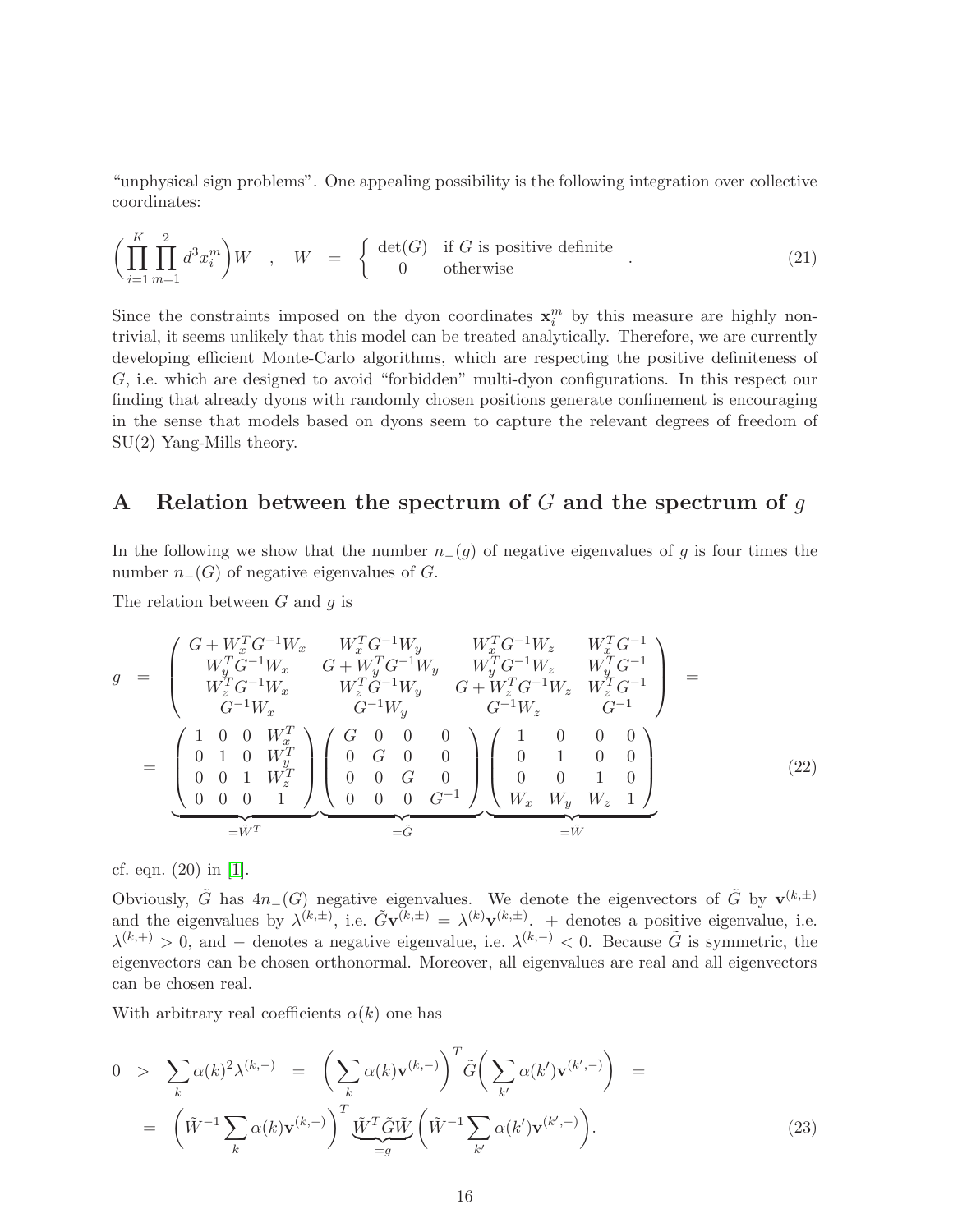The  $4n_{-}(G)$  dimensional subspace

$$
S = \tilde{W}^{-1} \sum_{k} \alpha(k) \mathbf{v}^{(k,-)} \tag{24}
$$

can be expanded in terms of the orthonormal and real eigenvectors  $\mathbf{x}^{(k,\pm)}$  of g (g is also symmetric), i.e.

$$
S = \sum_{k} \beta(k, -) \mathbf{x}^{(k,-)} + \sum_{k} \beta(k, +) \mathbf{x}^{(k,+)}.
$$
 (25)

If g would have less than  $4n-(G)$  negative eigenvalues, one could chose a combination of  $\alpha(k)$ such that  $\beta(k, -) = 0$ . This, however, would be a contradiction to [\(23\)](#page-16-1). Therefore, g has at least  $4n_{-}(G)$  negative eigenvalues, i.e.  $n_{-}(g) \geq 4n_{-}(G)$ .

<span id="page-17-0"></span>Analogously one can show that  $n_+(g) \ge 4n_+(G)$ . This proves that  $n_-(g) = 4n_-(G)$ .

## B The dyon gauge field in the far field limit

The gauge field of a single dyon can be obtained by considering the gauge field of a caloron at maximal holonomy in the limit of infinite dyon separation.

When the distance to the dyon center  $r = (x^2 + y^2 + z^2)^{1/2}$  is large, the gauge field  $A_\mu = A^a_\mu \sigma^a/2$ is Abelian:

$$
A_{\mu}^{1} = 0 , A_{\mu}^{2} = 0 , A_{\mu}^{3} = \delta_{\mu 0} \pi T + q \bar{\eta}_{\mu \nu}^{3} \partial_{\nu} \ln(\phi), \qquad (26)
$$

where

$$
\phi = \frac{1}{r - z} \tag{27}
$$

and  $\bar{\eta}^a_{\mu\nu} = \epsilon_{a\mu\nu} - \delta_{a\mu}\delta_{0\nu} + \delta_{a\nu}\delta_{0\mu}$  is the t'Hooft symbol. The charge q is either +1 (dyons of the first kind) or −1 (dyons of the second kind). The coordinate system has been chosen such, that the singular Dirac string points in positive z-direction.

The non-zero components of the gauge field read

$$
A_0^3 = \pi T + \frac{q}{r} , A_1^3 = -\frac{qy}{r(r-z)} , A_2^3 = +\frac{qx}{r(r-z)}.
$$
 (28)

With the definitions  $E_j = F_{0j}$ ,  $B_j = -\epsilon_{jkl} F_{kl}/2$  and  $F_{\mu\nu} = \partial_\mu A_\nu^3 - \partial_\nu A_\mu^3$  the corresponding electric and magnetic monopole fields are given by

$$
\mathbf{E} = \frac{q\mathbf{r}}{r^3} , \quad \mathbf{B} = \frac{q\mathbf{r}}{r^3} . \tag{29}
$$

Throughout this paper we approximate dyons always by these Abelian far fields.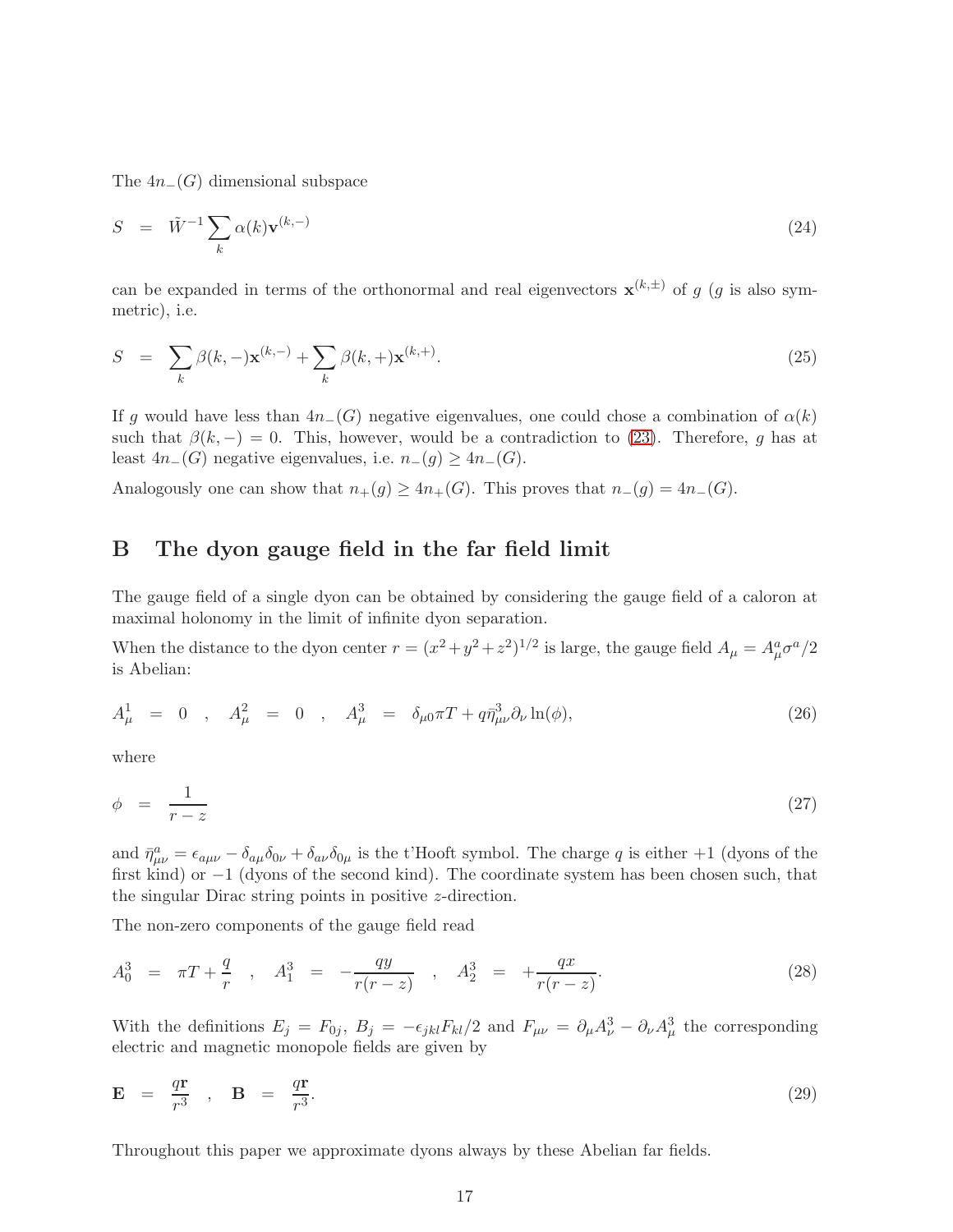## Acknowledgments

We thank Dmitri Diakonov, Hilmar Forkel and Carsten Urbach for helpful discussions. F.B. acknowledges support by DFG (BR 2872/4-1). This work has been supported in part by the DFG Sonderforschungsbereich/Transregio SFB/TR9-03.

#### <span id="page-18-0"></span>References

- <span id="page-18-1"></span>[1] D. Diakonov and V. Petrov, "Confining ensemble of dyons," Phys. Rev. D 76, 056001 (2007) [\[arXiv:0704.3181](http://arXiv.org/abs/0704.3181) [hep-th]].
- <span id="page-18-2"></span>[2] C. G. Callan, Jr., R. Dashen, and D. J. Gross, "Toward a theory of the strong interactions," Phys. Rev. D 17, 2717 (1978).
- <span id="page-18-3"></span>[3] C. G. Callan, Jr., R. Dashen, and D. J. Gross, "A theory of hadronic structure," Phys. Rev. D 19, 1826 (1979).
- <span id="page-18-4"></span>[4] D. J. Gross, R. D. Pisarski, and L. Yaffe, "QCD and instantons at finite temperature," Rev. Mod. Phys. 53, 43 (1981).
- [5] E. Witten, "Instantons, the quark model, and the 1/N expansion," Nucl. Phys. B 149, 285 (1979).
- <span id="page-18-5"></span>[6] I. Horvath, et al., "On the local structure of topological charge fluctuations in QCD," Phys. Rev. D 67, 011501 (2003) [\[arXiv:hep-lat/0203027\]](http://arXiv.org/abs/hep-lat/0203027).
- <span id="page-18-6"></span>[7] S. Ahmad, J. T. Lenaghan, and H. B. Thacker, "Coherent topological charge structure in  $CP(N-1)$  models and QCD," Phys. Rev. D 72, 114511 (2005) [\[arXiv:hep-lat/0509066\]](http://arXiv.org/abs/hep-lat/0509066).
- <span id="page-18-7"></span>[8] A. A. Belavin, A. M. Polyakov, A. S. Shvarts and Yu. S. Tyupkin, "Pseudoparticle solutions of the Yang-Mills equations," Phys. Lett. B 59, 85 (1975).
- <span id="page-18-8"></span>[9] G. 't Hooft, "Computation of the quantum effects due to a four-dimensional pseudoparticle," Phys. Rev. D 14, 3432 (1976) [Erratum-ibid. D 18, 2199 (1978)].
- <span id="page-18-10"></span><span id="page-18-9"></span>[10] E.-M. Ilgenfritz and M. M¨uller-Preussker, "Statistical mechanics of the interacting Yang-Mills instanton gas," Nucl. Phys. B 184, 443 (1981).
- [11] G. Münster, "On the statistical mechanics of dense instanton gases," Z. Phys. C  $12$ ,  $43$ (1982).
- <span id="page-18-11"></span>[12] D. Diakonov and V. Y. Petrov, "Instanton based vacuum from Feynman variational principle," Nucl. Phys. B 245, 259 (1984).
- <span id="page-18-12"></span>[13] E. V. Shuryak, "The role of instantons in quantum chromodynamics. 1. Physical vacuum," Nucl. Phys. B 203, 93 (1982).
- <span id="page-18-13"></span>[14] T. C. Kraan and P. van Baal, "Periodic instantons with non-trivial holonomy," Nucl. Phys. B 533, 627 (1998) [\[arXiv:hep-th/9805168\]](http://arXiv.org/abs/hep-th/9805168).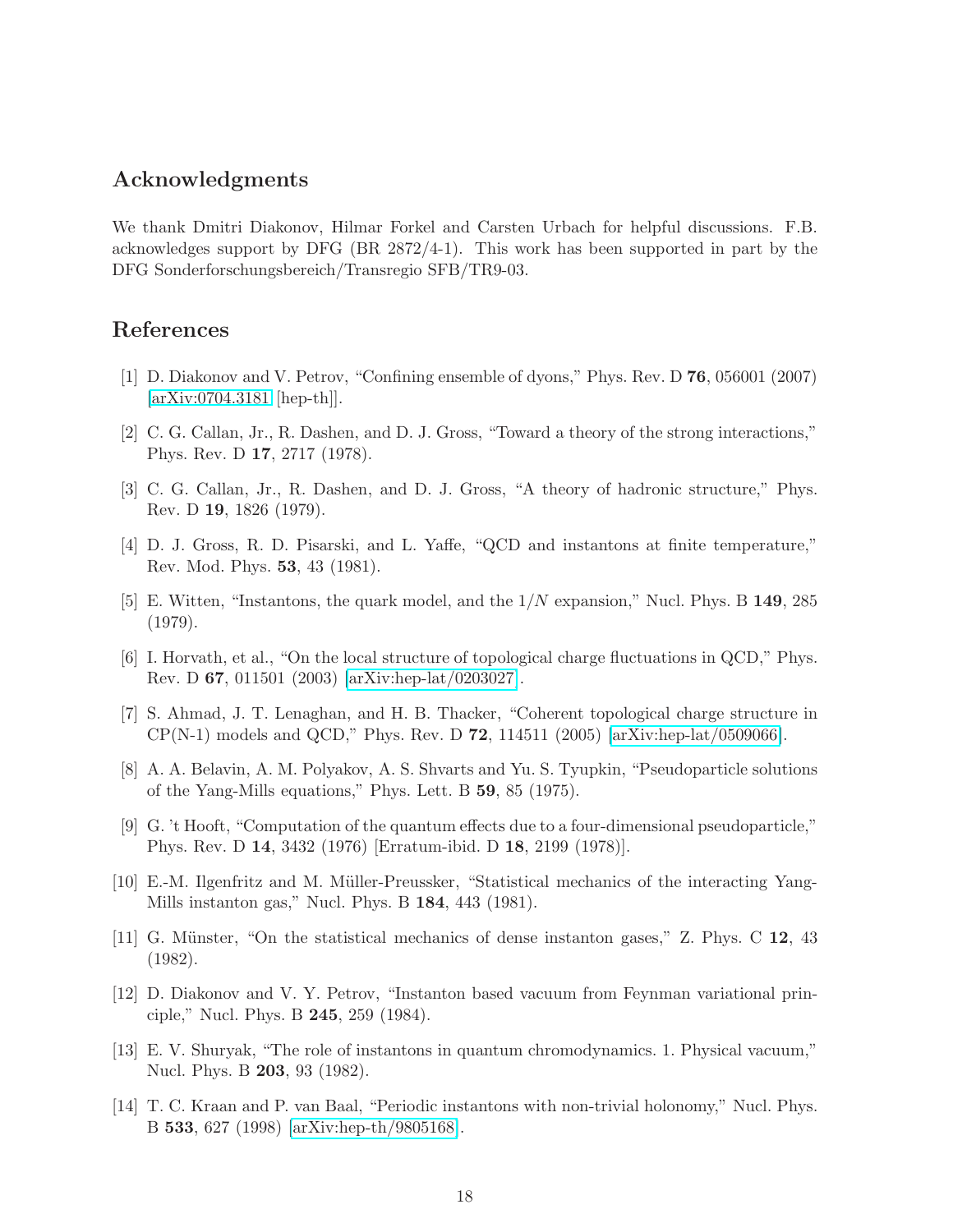- <span id="page-19-1"></span><span id="page-19-0"></span>[15] K. M. Lee and C. h. Lu, "SU(2) calorons and magnetic monopoles," Phys. Rev. D 58, 025011 (1998) [\[arXiv:hep-th/9802108\]](http://arXiv.org/abs/hep-th/9802108).
- <span id="page-19-14"></span>[16] B. J. Harrington and H. K. Shepard, "Periodic Euclidean solutions and the finite temperature Yang-Mills gas," Phys. Rev. D 17, 2122 (1978).
- <span id="page-19-2"></span>[17] Yu. A. Simonov, "Dyons in QCD: confinement and chiral-symmetry breaking," [\[arXiv:hep-ph/9509403\]](http://arXiv.org/abs/hep-ph/9509403).
- <span id="page-19-3"></span>[18] F. Bruckmann, "Topological objects in QCD," Eur. Phys. J. ST 152, 61 (2007) [\[arXiv:0706.2269](http://arXiv.org/abs/0706.2269) [hep-th]].
- <span id="page-19-4"></span>[19] D. Diakonov, "Statistical physics of dyons and confinement," Acta Phys. Polon. B 39, 3365 (2008) [\[arXiv:0807.0902](http://arXiv.org/abs/0807.0902) [hep-th]].
- <span id="page-19-5"></span>[20] P. Gerhold, E.-M. Ilgenfritz and M. Müller-Preussker, "An SU(2) KvBLL caloron gas model and confinement," Nucl. Phys. B 760, 1 (2007) [\[arXiv:hep-ph/0607315\]](http://arXiv.org/abs/hep-ph/0607315).
- [21] D. Diakonov, N. Gromov, V. Petrov and S. Slizovskiy, "Quantum weights of dyons and of instantons with non-trivial holonomy," Phys. Rev. D 70, 036003 (2004) [\[arXiv:hep-th/0404042\]](http://arXiv.org/abs/hep-th/0404042).
- <span id="page-19-7"></span><span id="page-19-6"></span>[22] K. Zarembo, "Monopole determinant in Yang-Mills theory at finite temperature," Nucl. Phys. B 463, 73 (1996) [\[arXiv:hep-th/9510031\]](http://arXiv.org/abs/hep-th/9510031).
- <span id="page-19-8"></span>[23] F. Bruckmann, "How instantons could survive the phase transition," PoS(Confinement8), 179 (2009), [arXiv:0901.0987](http://arXiv.org/abs/0901.0987) [hep-ph].
- [24] C. Gattringer and S. Schaefer, "New findings for topological excitations in SU(3) lattice gauge theory," Nucl. Phys. B 654, 30 (2003) [\[arXiv:hep-lat/0212029\]](http://arXiv.org/abs/hep-lat/0212029).
- <span id="page-19-9"></span>[25] V. G. Bornyakov, E. V. Luschevskaya, S. M. Morozov, M. I. Polikarpov, E.-M. Ilgenfritz and M. Müller-Preussker, "The topological structure of  $SU(2)$  gluodynamics at  $T > 0$ : an analysis using the Symanzik action and Neuberger overlap fermions," [arXiv:0807.1980](http://arXiv.org/abs/0807.1980) [hep-lat].
- <span id="page-19-10"></span>[26] V. G. Bornyakov, E.-M. Ilgenfritz, B. V. Martemyanov and M. Müller-Preussker, "The dyonic picture of topological objects in the deconfined phase," Phys. Rev. D 79, 034506 (2009) [\[arXiv:0809.2142](http://arXiv.org/abs/0809.2142) [hep-lat]].
- <span id="page-19-11"></span>[27] M. A. Stephanov, "Chiral symmetry at finite  $T$ , the phase of the Polyakov loop and the spectrum of the Dirac operator," Phys. Lett. B 375, 249 (1996) [\[arXiv:hep-lat/9601001\]](http://arXiv.org/abs/hep-lat/9601001).
- <span id="page-19-12"></span>[28] E. Bilgici, F. Bruckmann, C. Gattringer and C. Hagen, "Dual quark condensate and dressed Polyakov loops," Phys. Rev. D 77, 094007 (2008) [\[arXiv:0801.4051](http://arXiv.org/abs/0801.4051) [hep-lat]].
- <span id="page-19-13"></span>[29] D. Diakonov and V. Petrov, "Statistical physics of dyons and quark confinement," [arXiv:0809.2063](http://arXiv.org/abs/0809.2063) [hep-th].
- <span id="page-19-15"></span>[30] A. M. Polyakov, "Quark confinement and topology of gauge groups," Nucl. Phys. B120, 429 (1977).